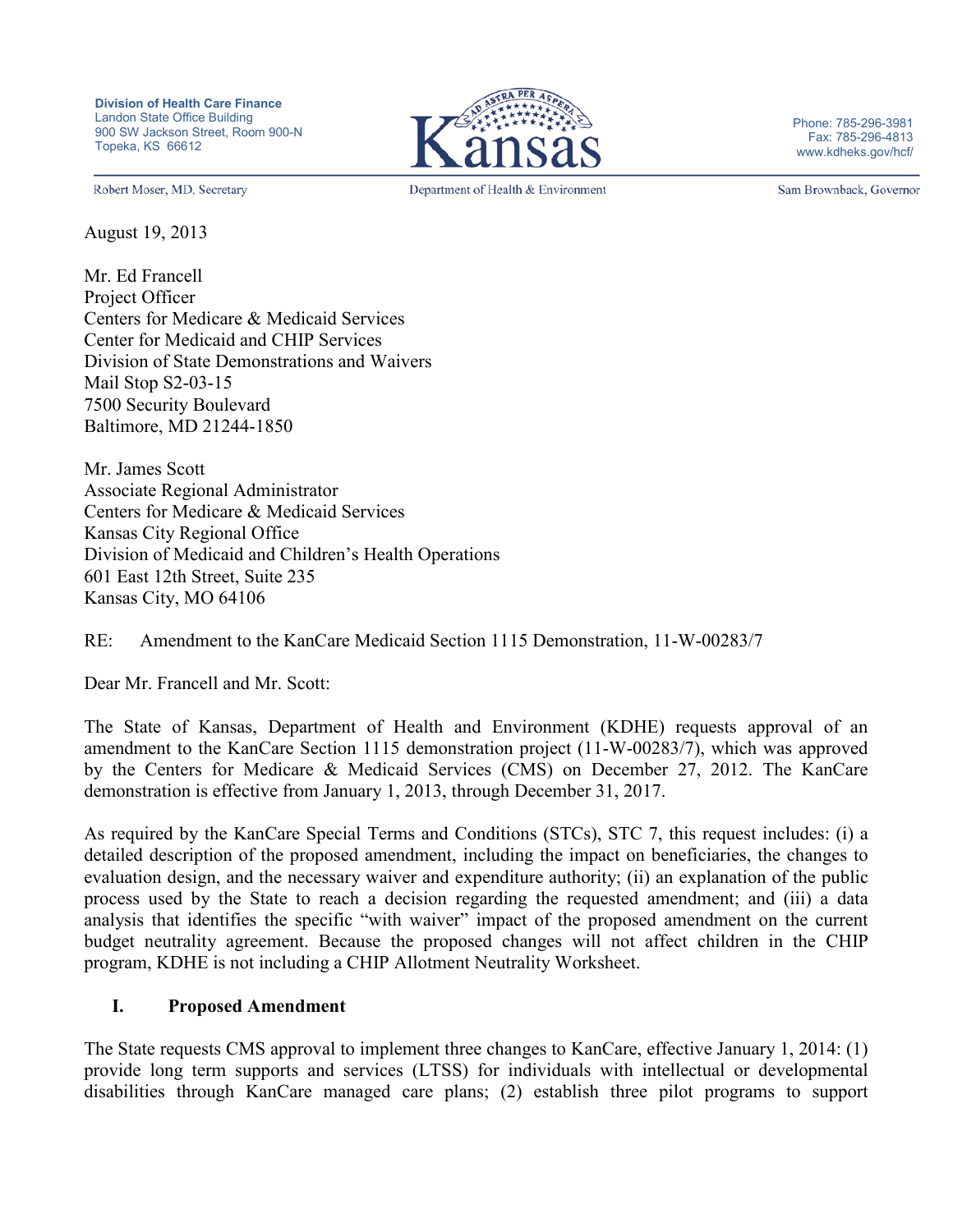employment and alternatives to Medicaid; and (3) change the timeline for the Delivery System Reform Incentive Payment (DSRIP) Pool. Each initiative is detailed below.

# A. Long Term Services and Supports for Individuals with Intellectual or Developmental Disabilities

Under the current waiver, specialized services for individuals with intellectual or developmental disabilities are carved out from the Medicaid managed care organization (MCO) benefit package and are paid on a fee-for-service basis. The carved-out services are LTSS authorized through the Intellectual Disabilities/Developmental Disabilities (ID/DD) waiver (KS-0224) and State Plan Targeted Case Management (TCM), screening services, and positive behavioral supports for the ID/DD population.

The current waiver also authorizes the State to operate a voluntary ID/DD Services pilot program in demonstration year (DY) 1. The pilot will help prepare members, providers, and the MCOs transition to the provision of LTSS through KanCare. The pilot, discussed in more detail in Attachment C, Public Comment and State Response, was developed in collaboration with a steering committee of stakeholders, and has the primary objectives of developing relationships and shared understanding between MCOs and the ID/DD system; defining how services and service delivery will look under KanCare on January 1, 2014; and developing and testing billing processes in advance of January 2014. To that end, the state submitted a 1915(c) waiver amendment on June 27, 2013, outlining the pilot's collaborative service planning process and billing test process. Requests to participate in the KanCare ID/DD Pilot Project were accepted until June 30, 2013. More than 550 individuals and approximately 25 service providers have enrolled in the pilot.

The State now requests CMS approval to no longer carve out these specialized services and to provide LTSS to individuals with intellectual or developmental disabilities through the KanCare managed care plans. Inclusion in managed care will provide a more robust set of care management resources and more complete integration of all services (LTSS as well as physical and behavioral health). The State sees great promise in full integration of care coordination for these members, particularly for those who also have behavioral health diagnoses.

Kansas state law provides several protections to ensure a smooth transition for individuals with intellectual or developmental disabilities enrolled in KanCare. These provisions are consistent with terms in the KanCare STCs for other LTSS. Under state law adopted this legislative session for state fiscal years 2014 and 2015:

- Enrollees may keep current LTSS providers on their approved service plans, even if those providers are not in the network, for 180 days from January 1, 2014, or until a service plan is completed and either agreed upon by the enrollee or resolved through the appeals or a fair hearing process and implemented.
- Enrollees may keep their targeted case managers, provided those case managers are employed with community developmental disability organizations (CDDOs) or CDDO subcontractors.
- Enrollees using ID/DD residential providers may access those providers up to one year from January 1, 2014, regardless of contracting status.
- The MCOs must comply with the specific powers and duties of the CDDOs provided in Kansas law. They also must contract with at least two providers serving each county for each covered LTSS in the benefit package for the enrollees with intellectual or developmental disabilities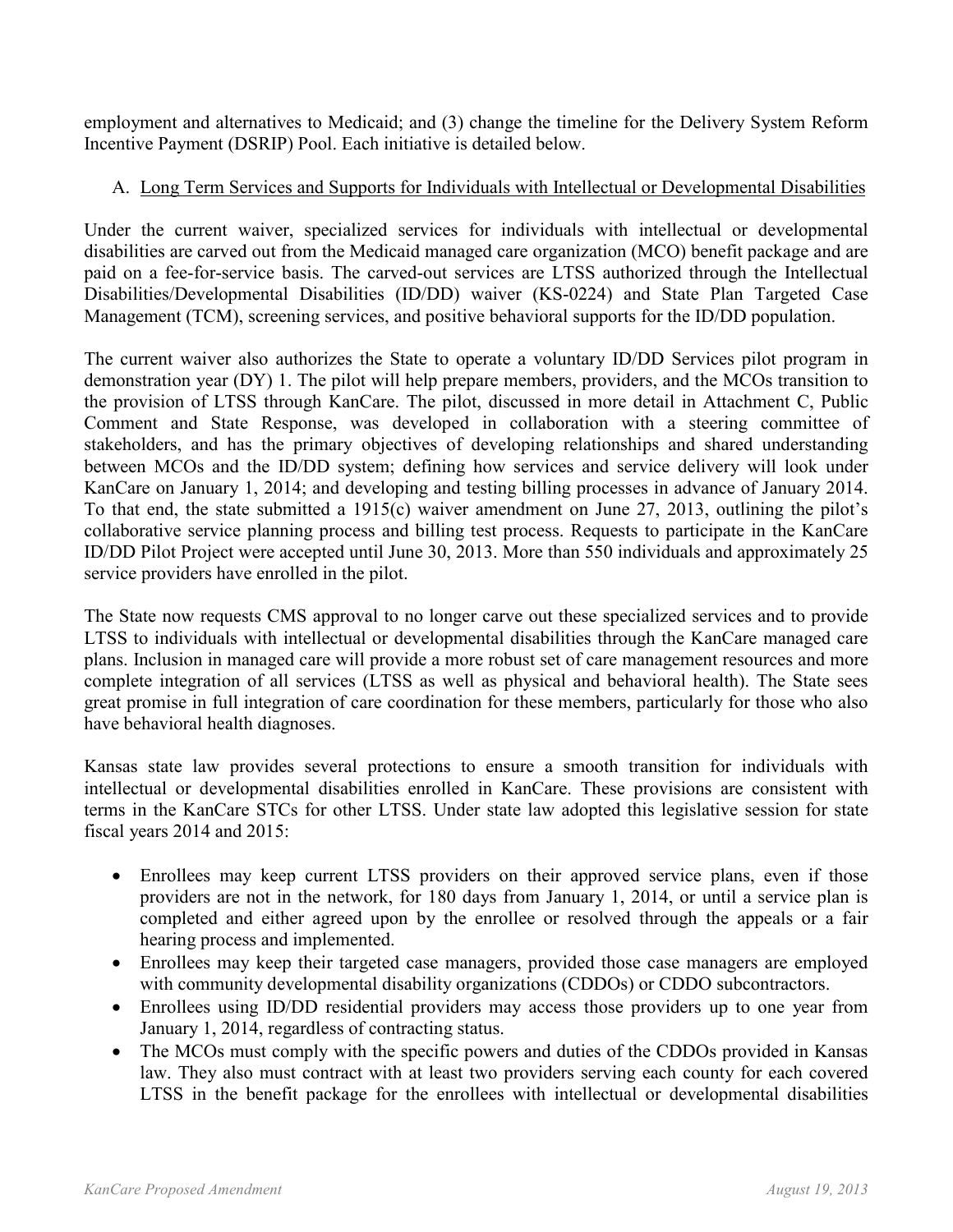(unless the county has an insufficient number of providers), and must make at least three contract offers to all LTSS providers serving such enrollees at or above the state-set fee for service rate.

- In 2014, the State will conduct an educational tour to provide information to enrollees with intellectual or developmental disabilities and LTSS providers. The State also will review, in the first 180 days of 2014, each MCO's ID/DD service planning process, and will conduct, in 2014 and 2015, training for each MCO to ensure that they understand the DD services system.
- The Kansas Department for Aging and Disabilities Services (KDADS) will, in fiscal years 2014 and 2015, review and approve all plans of care for ID/DD waiver members for which a reduction, suspension or termination of services is proposed.

The State believes that including these services in KanCare will result in better access to services and improved quality of care for KanCare enrollees with intellectual or developmental disabilities. Moreover, it will result in stable reimbursement rates for providers and will give the MCOs a compelling financial incentive to keep individuals in a home environment rather than a more costly acute-care facility.

The draft KanCare evaluation design submitted to CMS in April incorporated measures related to LTSS for members with intellectual or developmental disabilities. Measures that include stratification by members with intellectual or development disabilities include:

- Care Management Plans of Care
	- o Identifying needs
	- o Provision of services
	- o Satisfaction with integration
- Gained/Maintained Competitive Employment
- Physical Health Measures
	- o Emergency Department visits
	- o Inpatient Hospitalizations
	- o Inpatient Readmissions
- Healthy Life Expectancy
	- o Health Literacy
	- o Preventive Care and Screenings
	- o Treatment/Recovery

### B. Pilot Programs to Support Employment and Alternatives to Medicaid

KDHE requests CMS approval to implement three pilot programs designed to support Kansans who might otherwise be enrolled in Medicaid. These programs will aid in the transition from Medicaid to independence, while preserving relationships with providers.

Two of the pilots are focused on increasing opportunities for Kansans with disabilities to work. Employment plays a major role in health and quality of life. Nationwide, only 30 percent of individuals with disabilities are employed. The Social Security Administration (SSA) reports that 47 percent of working-age people with disabilities receive 100 percent of their income from Supplemental Security Income (SSI). According to SSA, in January 2010, the average SSI payment was \$498.70/month, less than the Federal Poverty Level of \$902.50/month. Youth who begin receiving SSI before age 18 spend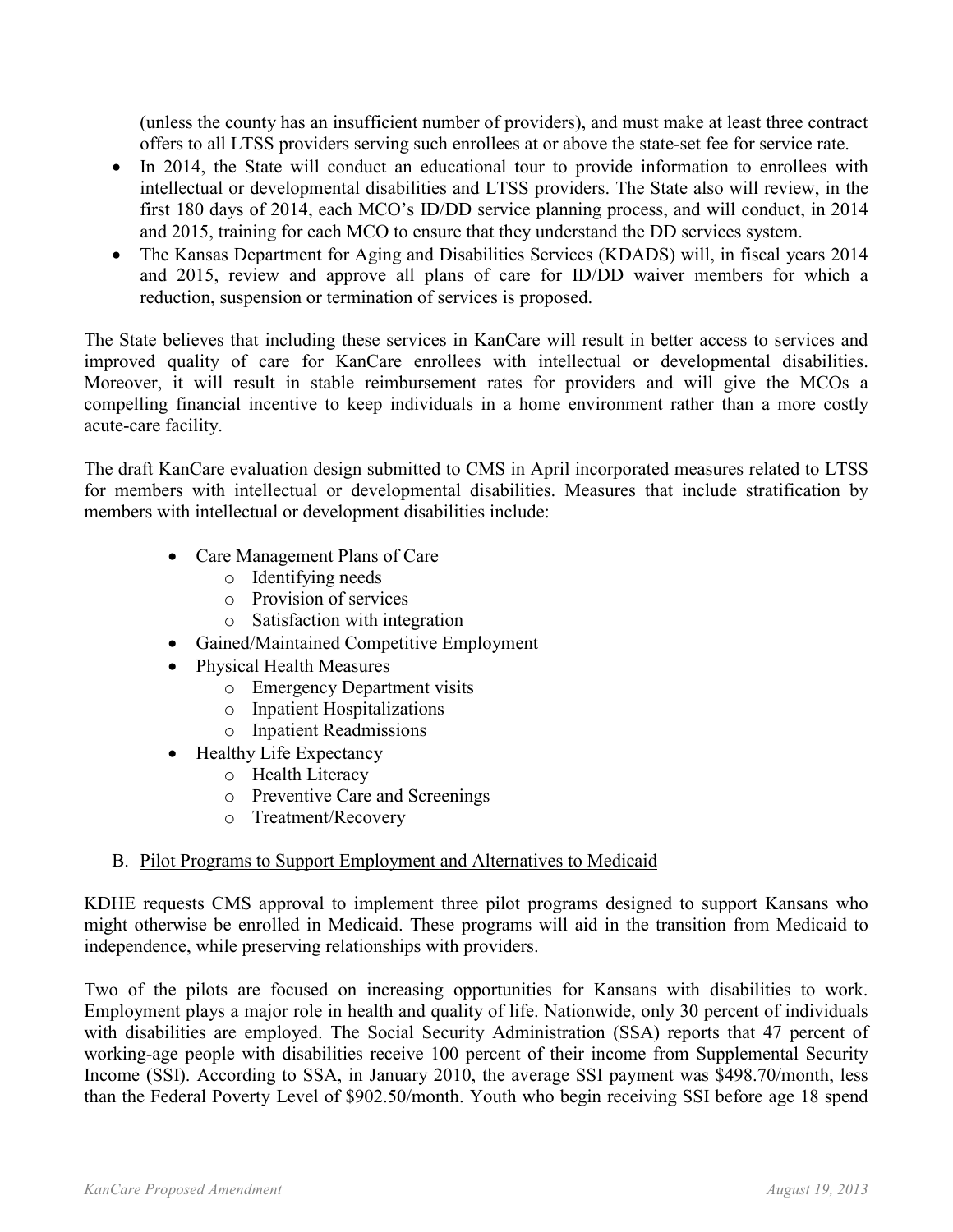an average of 27 years receiving benefits. Each year, less than 1 percent of working-age Social Security recipients leave the rolls for employment.

Attachment to this system and lack of attachment to an employer result in lost opportunities to maintain and improve skills, loss of a sense of belonging to the workforce, and loss of the mindset that employment is possible. Lack of employment also contributes to a culture of poverty, including inadequate living conditions, poor physical health, and social isolation.

*Working Healthy*, the Kansas Medicaid Buy-In program, is a work incentive program authorized under the Ticket-to-Work and Work Incentives Improvement Act, designed to promote employment by allowing individuals to earn and save more while still maintaining their health care. An 11-year study of *Working Healthy* by the University of Kansas shows that employed individuals enrolled in the program have significantly lower health care costs. Of *Working Healthy* participants who receive personal assistance services through the ancillary program, *WORK,* 83 percent reported an increased level of independence since enrolling in the program.

Given these results, the State seeks to implement pilots to broaden the availability of these key services. KDHE is collaborating with other State agencies, including KDADS and the Kansas Department for Children and Families, to coordinate existing programs for employment services that will support pilot participants as they seek and obtain employment.

### *i. Social Security Alternative Pilot*

KDHE will establish a pilot program to provide health care coverage and employment support services to individuals who meet Social Security Administration (SSA) criteria for disability, as an alternative to Social Security benefits and Medicaid. The pilot is designed to provide the supports necessary to help these individuals become employed, maintain employment, and avoid long-term dependence on the Social Security system.

**Target Population.** The Social Security Alternative Pilot will enroll up to 200 individuals 18 and over who meet SSA criteria for disability, but who have not yet been determined eligible for Supplemental Security Income (SSI) or Social Security Disability (SSDI) cash benefits or Medicaid coverage.

**Services.** The program will offer the following services:

- Benefits planning through the Kansas Medicaid Buy-in program, *Working Healthy*. Benefits Specialists will be available to discuss the pilot and other options, provide individual benefit plans, and explain the impact of employment and participation in the pilot on Social Security and other benefits.
- For individuals with a demonstrated need, funding for personal care and employment support services in the form of a monthly allocation, capped at \$1,500 per month, which will allow participants to directly manage their funds and provide flexibility in purchasing support services that best meet their needs.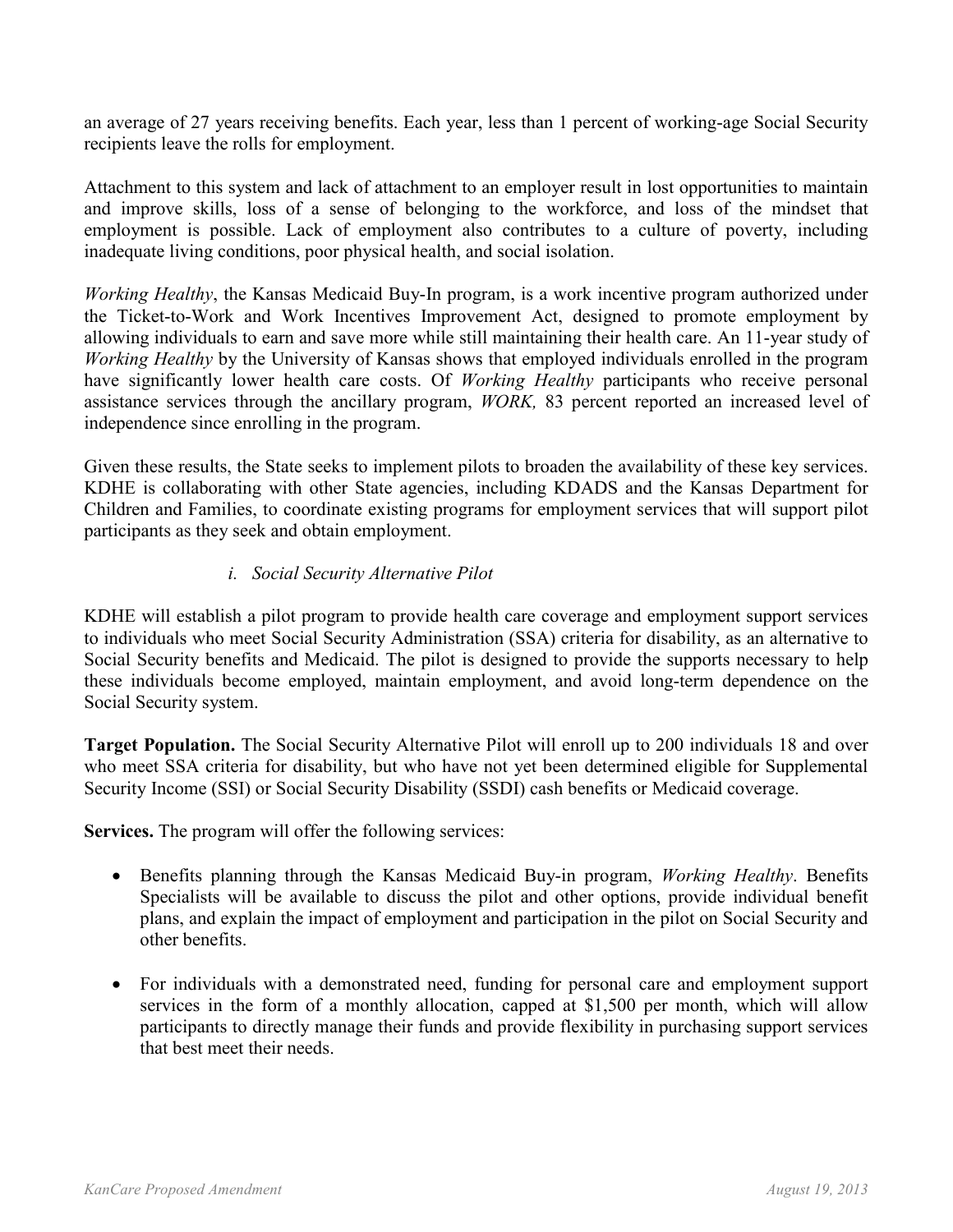- "Medicaid-like" health care coverage for up to 12 months while seeking employment with the same physical, behavioral, and pharmaceutical benefits provided to Medicaid eligible individuals under the Kansas Medicaid State Plan.
- Assistance in obtaining employment, provided by Kansas Rehabilitation Services (Vocational Rehabilitation) and Kansas Workforce Centers.

**Eligibility.** Participants in the Pilot must be individuals age 18 and above who meet the Social Security disability criteria as determined by a Presumptive Medical Disability Team (PMDT) who are employed or willing to seek employment. Once employed, a participant in the Pilot must earn at least the federal minimum wage or greater, have Federal Insurance Contributions Act (FICA) taxes withheld, and have gross monthly earnings that equal or exceed the SSA Substantial Gainful Activity (SGA) level. Selfemployed individuals must have net earnings that equal or exceed the SSA SGA level and demonstrate proof of paying the Self-Employment Contributions Act (SECA) tax. Participants must also be eligible for, or enrolled in, an employer provided health insurance plan or, if self-employed, must be enrolled in a private health insurance plan. They also must be employed in a competitive, integrated work setting, as defined by the State.

**Cost sharing.** Cost sharing will be consistent with *Working Healthy* monthly premiums [\(http://www.kdheks.gov/hcf/workinghealthy/premium.htm\)](http://www.kdheks.gov/hcf/workinghealthy/premium.htm).

**Safety Net.** Pilot participants who do not meet these minimum employment levels within 12 months will be removed from the pilot and will receive an expedited PMDT determination for other medical program eligibility. Those who become too ill to continue working will also be removed from the pilot and receive an expedited PMDT determination. Participants who become unemployed but intend to return to work may be eligible to remain in the pilot program for four months after the employment ends.

**Evaluation.** KDHE will evaluate the Social Security Alternative Pilot by measuring income compared to SSI/SSDI cash benefits; cost avoidance to the Social Security and Medicaid systems; improved health and quality of life as reported by participants; and program satisfaction.

### *ii. SSI Employment Support Pilot*

KDHE will establish a pilot program to promote employment for individuals with intellectual disabilities, developmental disabilities, and physical disabilities, by providing personal and employment support services to those individuals who are employed.

**Eligibility.** The SSI Employment Support Pilot will be available to up to 400 individuals between the ages of 16 and 60 who are currently on the waiting lists for the Home and Community-Based Services (HCBS) ID/DD and the Physical Disability (PD) waivers.

Participants in the program must be employed in a competitive, integrated work setting (as defined by the State) for at least 40 hours per month, earn at least federal minimum wage or better, and have FICA withheld from earnings. Those who are self-employed must have net earnings equal to or greater than the federal minimum wage times 40 hours per month and show proof of paying SECA.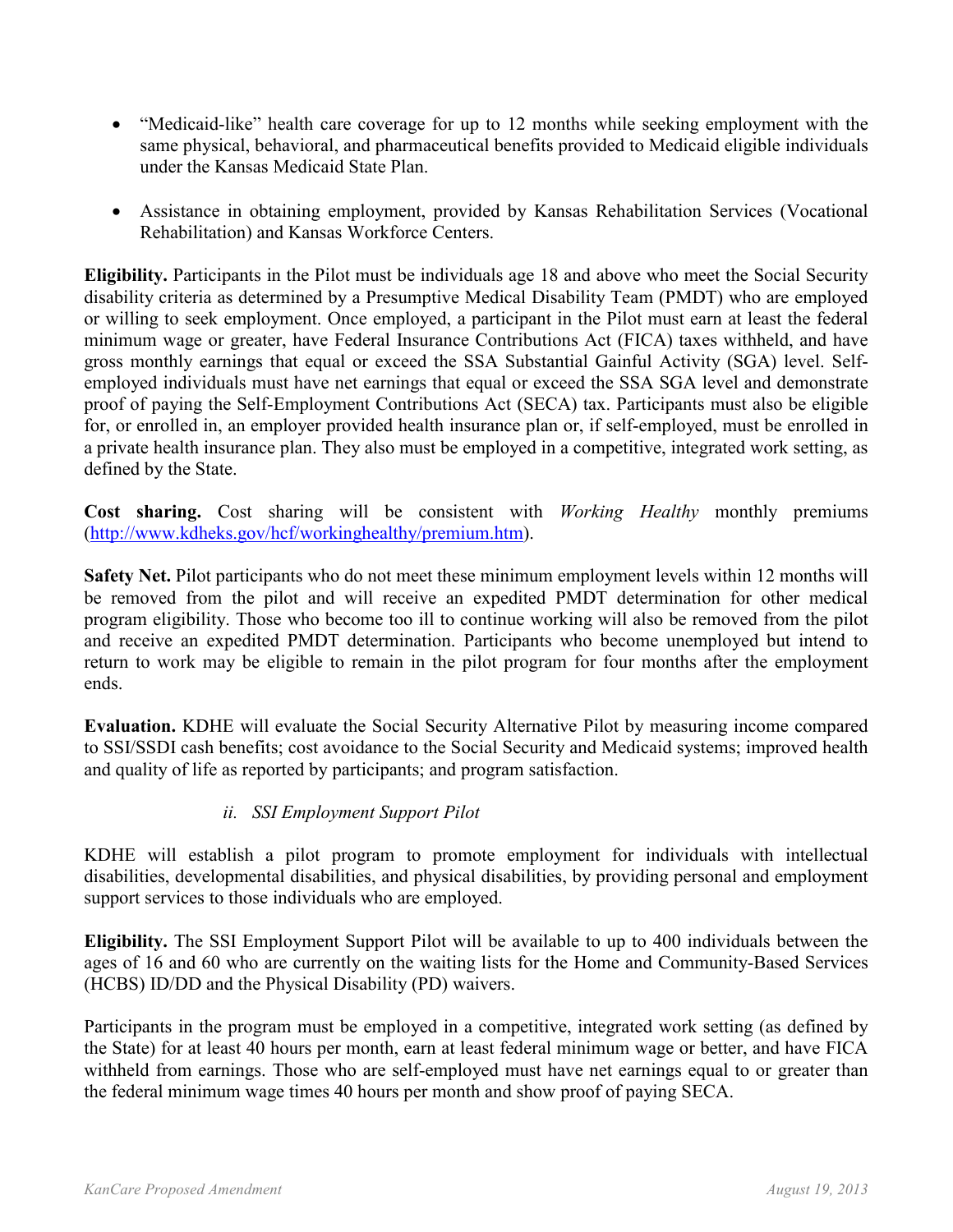**Services.** The program will offer the following services (similar to the Social Security Alternative Pilot):

- Benefits planning through the Kansas Medicaid Buy-in program, *Working Healthy*. Benefits Specialists will be available to discuss the pilot and other options, provide individual benefit plans, and explain the impact of employment and pilot participation on benefits.
- Funding for personal care and employment support services in the form of a monthly allocation of \$1,500, which will allow participants to directly manage their funds and provide flexibility in purchasing services that best meet their needs.
- Medicaid services under KanCare or, if eligible for employer-sponsored health insurance, Medicaid wrap-around services as long as the participant remains eligible for Medicaid. Pilot participants whose income results in a loss of SSI benefits will be able to access *Working Healthy* and personal/employment support services through the Work Opportunities Reward Kansans Program (*WORK).*
- Assistance in obtaining employment, which will be provided by Kansas Rehabilitation Services (Vocational Rehabilitation), Community Developmental Disability Organizations, Centers for Independent Living, and Kansas Workforce Centers.

**Cost Sharing.** Because participants are SSI recipients, there will be no premium, cost-sharing, or spenddown required.

**Safety Net.** Participants who leave the pilot for any reason will return to the HCBS waiting list with the same request date he or she had prior to joining the pilot. If individuals from the waiting list with the same request date as a pilot participant are later accepted into the waiver, the pilot participant will be offered waiver services. Pilot participants who become unemployed, but intend to return to work, may retain pilot program eligibility for four months after the employment ends.

**Evaluation.** KDHE will evaluate the SSI Employment Support Pilot by assessing whether the pilot results in lower physical and behavioral health costs; improved health and quality of life as reported by participants; increased earnings and taxes paid; decreased reliance on benefits; and program satisfaction.

#### *iii. Health Account Pilot*

KDHE also seeks to implement a pilot program for adult members formerly eligible for Family Medical Assistance that offers an alternative to transitional Medicaid using a Health Account model, to determine whether this model more effectively transitions participants to private health insurance through KanCare MCOs or health benefit exchanges.

**Description.** The Health Account Pilot will provide up to 500 adults age 19 and older eligible for TransMed, the Kansas transitional Medicaid program, the option of purchasing health care with a preloaded account worth \$2,000 instead of enrolling in TransMed. Participants can use the account to purchase qualifying health services or pay health insurance premiums, co-pays, and deductibles. Participants may also purchase basic health coverage through a KanCare MCO.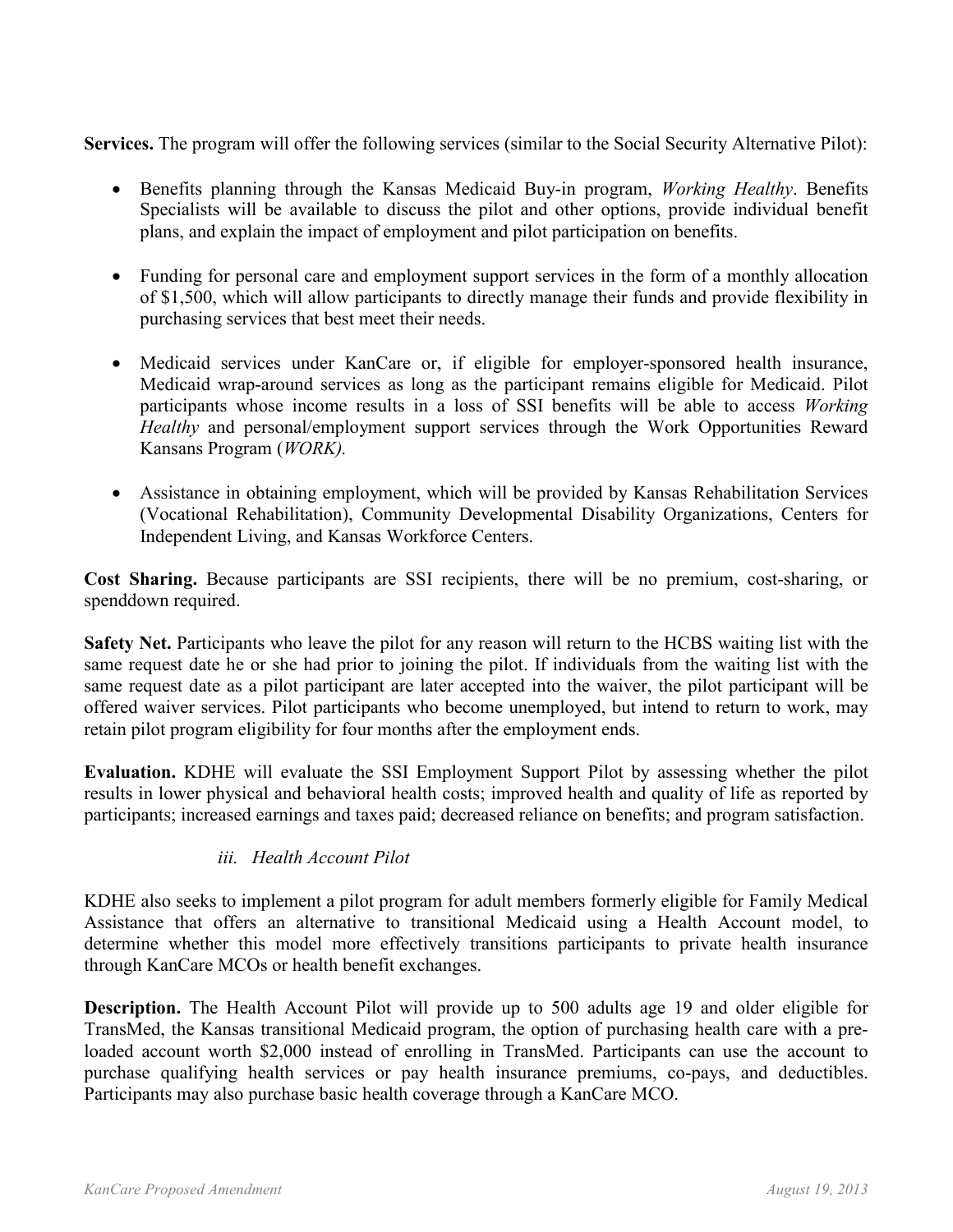**Eligibility and Enrollment.** The option to join the Health Account Pilot would be available at the time of an individual's Medicaid open enrollment. Only individuals who have lost eligibility for Family Medical Assistance because of an increase in earnings, but who retain eligibility for TransMed, would be able to enroll in the Pilot. Children for whom the TransMed beneficiary is responsible will continue to be eligible for Medicaid or CHIP through KanCare. Participants can renew the accounts annually during open enrollment for up to three years of funding, for a total of \$6,000. Moreover, participants would retain the balance in their accounts even if their income would make them otherwise ineligible for Medicaid during the time they are participating.

**Waiver and Safety Net.** Individuals who elect this option would waive their right to Medicaid eligibility for one year after their participation in the pilot ends. However, there would be exceptions to the waiver for certain qualifying events, such as loss of employment or change in household composition, including pregnancy. If the participant becomes disabled and receives SSI or SSDI or turns age 65, they may qualify for Medicaid under the Kansas Medicare Savings program.

**Evaluation.** KDHE will evaluate the Health Account Pilot by assessing whether participants successfully transition to employer-based health insurance.

## C. Timeline for Delivery System Reform Incentive Payment (DSRIP) Pool

Under the current waiver, CMS has approved a DSRIP Pool of funds in DY 2 through DY 5 (2014- 2017) for the development of a program of activity that supports participating hospitals' efforts to enhance access to health care, quality of care, and the health of the patients and families they serve. KDHE proposes delaying the implementation of the DSRIP Pool for one year, from DY 2 (2014) to DY 3 (2015), to allow the State and CMS to focus on other critical activities related to the KanCare demonstration. Specifically, Kansas proposes to:

- Delay implementation of DSRIP payments for one year, to begin January 1, 2015 in DY 3;
- Continue Uncompensated Care (UC) pool payments into DY 2 to participating DSRIP hospitals with a total UC payment limit for the Border City Children's Hospital (BCCH)/Large Public Teaching Hospital (LPTH) pool of \$39,856,550 in DY 2;
- Begin DSRIP pool payments in DY 3, with increasing funds allocated through DSRIP and decreasing funds allocated through UC in DYs 4 and 5. Proposed pool limits are listed below.

|              | DY <sub>1</sub> | DY <sub>2</sub> | DY3          | DY4          | DY <sub>5</sub> | Total         |
|--------------|-----------------|-----------------|--------------|--------------|-----------------|---------------|
|              | (CY 2013)       | (CY 2014)       | (CY 2015)    | (CY 2016)    | (CY 2017)       |               |
| UC Pool:     | \$41,000,000    | \$41,000,000    | \$41,000,000 | \$41,000,000 | \$41,000,000    | \$205,000,000 |
| <b>HCAIP</b> |                 |                 |              |              |                 |               |
| UC Pool:     | \$39,856,550    | \$39,856,550    | \$29,856,550 | \$19,856,550 | \$9,856,550     | \$139,282,750 |
| BCCH/        |                 |                 |              |              |                 |               |
| <b>LPTH</b>  |                 |                 |              |              |                 |               |
| <b>DSRIP</b> | N/A             | N/A             | \$10,000,000 | \$20,000,000 | \$30,000,000    | \$60,000,000  |
| % UC Pool    | 100%            | 100%            | 87.6%        | 75.3%        | 62.9%           |               |
| % DSRIP      | N/A             | N/A             | 12.4%        | 24.7%        | 37.1%           |               |
| Total        | \$80,856,550    | \$80,856,550    | \$80,856,550 | \$80,856,550 | \$80,856,550    | \$404,282,750 |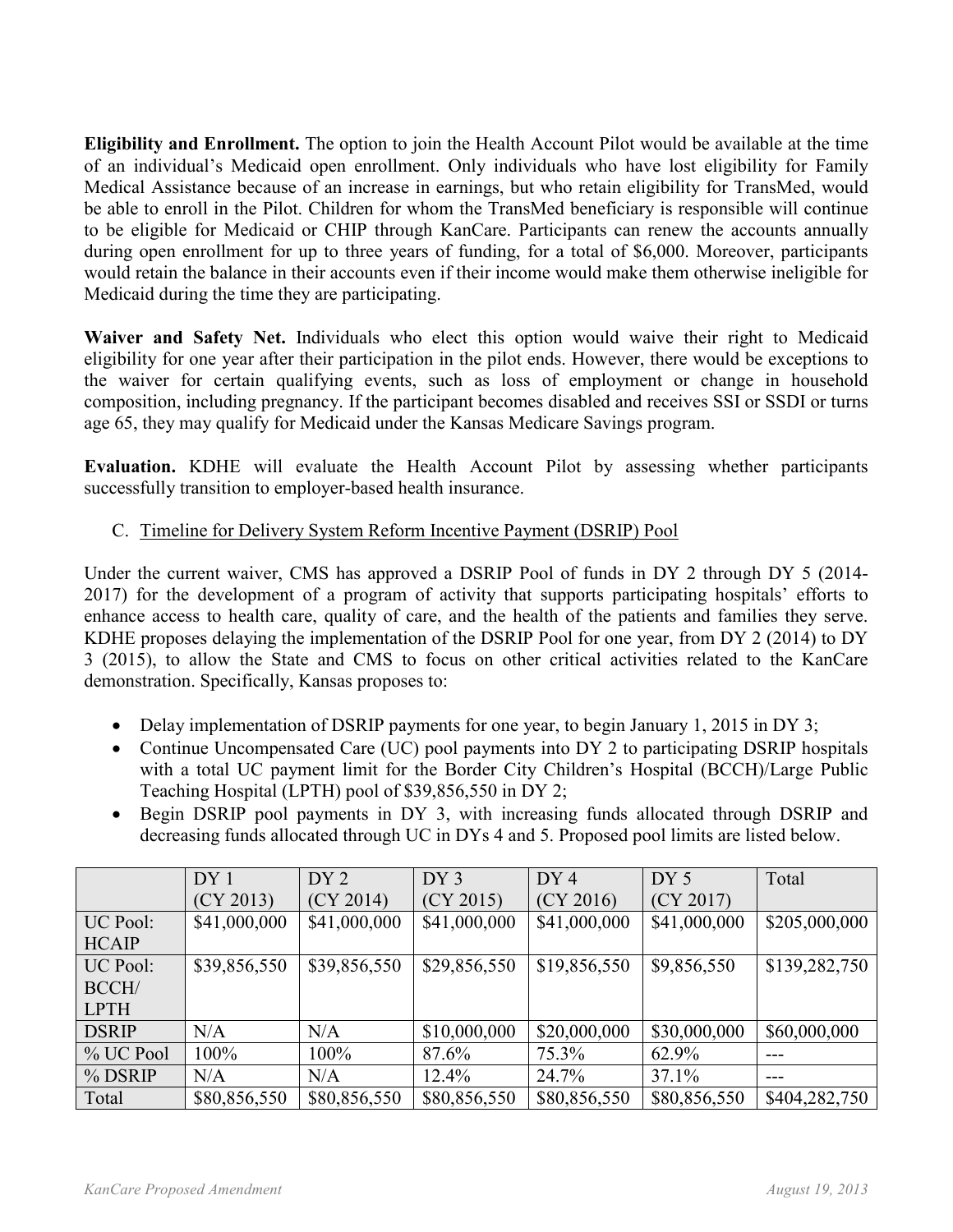- Allow the previously submitted required documentation (including proposed focus areas and draft Planning and Funding and Mechanics protocols) to fulfill the requirements of STC 69 (b, e and f).
- Shift reporting and outcome measure requirements by one DY. For example, the previous DSRIP requirements for DY 2 will now be fulfilled in DY3; DY 3 requirements will now be fulfilled in  $DY4$
- Eliminate the previously stipulated DY 5 DSRIP requirements. DY 5 will now be devoted to achieving the previous requirements stipulated for DY 4.

#### D. Waiver and Expenditure Authority

KDHE has not identified any additional waiver or expenditure authority that would be needed to implement the changes regarding LTSS for individuals with developmental or intellectual disabilities and the DSRIP Pool. With respect to the pilot programs to support employment and alternatives to Medicaid, KDHE requests the following additional waivers of provisions of Section 1902 of the Social Security Act and costs not otherwise matchable under Section 1903.

#### *Waivers*

- Section 1902(a)(32) (direct payment to providers) to enable Kansas to provide a monthly funding allocation to certain participants in the Social Security Alternative Pilot and all participants in the SSI Employment Support Pilot, to pay for personal and employment support services.
- Section 1902(a)(10)(A) (mandatory eligibility groups) to enable Kansas to require participants in the Health Account Pilot to waive Medicaid eligibility for the 12 months following participation in the pilot. The waiver of eligibility would not apply to certain participants who become disabled and receive SSI or SSDI, or turn age 65.
- Sections 1902(a)(3) and 1902(a)(8) (reasonable promptness) to enable Kansas to not enroll participants in the Health Account Pilot in Medicaid for the 12 months following participation in the pilot.

#### *Costs Not Otherwise Matchable*

- Expenditures to provide employment assistance and Medicaid-like coverage to participants in the Social Security Alternative Pilot.
- Expenditures to provide employment assistance and Medicaid coverage and/or wrap-around coverage to participants in the SSI Employment Support Pilot.
- Expenditures to provide pre-loaded debit cards to participants in the Health Account Pilot, which can be used to purchase health services or pay health insurance premiums, co-pays, and deductibles.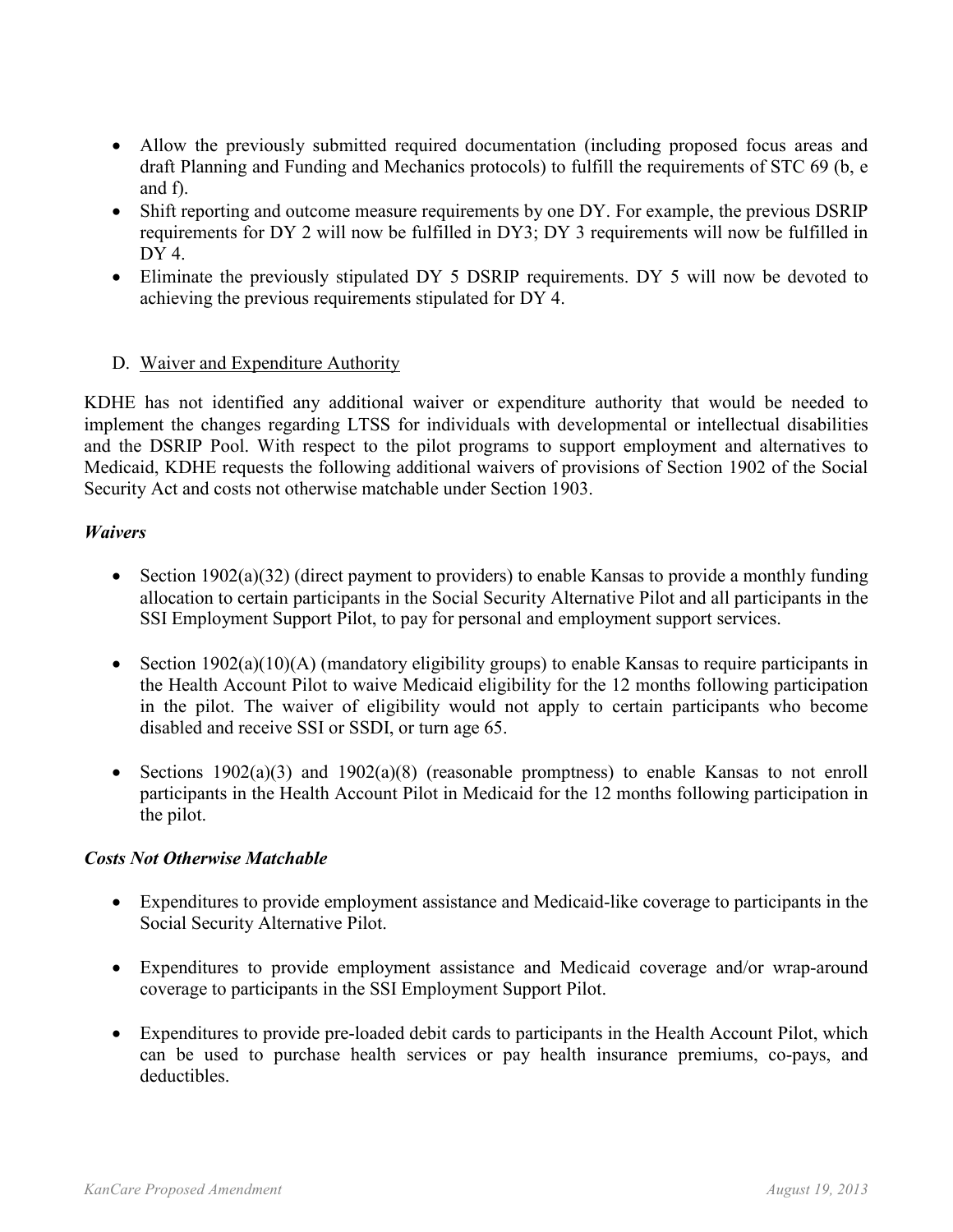#### *Medicaid Requirements Not Applicable*

• Sections 1916 and 1916A (premiums and cost sharing) to allow Kansas to charge premiums for the Social Security Alternative Pilot consistent with the *Working Healthy* program.

#### **II. State Public Notice Process**

### A. Notice Regarding the Proposed Amendment

The State published an abbreviated public notice of this proposed amendment in the June 27, 2013, *Kansas Register* (see Attachment A). The same day, a full public notice and the draft amendment letter were posted on the KanCare website for public comment, and an email notification was sent to stakeholder distribution lists (see Attachment B). Comments on the draft amendment were accepted through July 29, 2013.

In addition, the State scheduled two public meetings specifically for the purpose of seeking comment on the KanCare amendment:

- July 15, 2013, at 2 p.m. Wichita State University Metroplex, Multipurpose Room 5015 E.  $29^{th}$  St. N Wichita, KS
- July 16, 2013, at 10 a.m. Downtown Ramada, Madison Ball Room 420 SE  $6^{th}$  St. Topeka, KS

The State provided teleconference access for the July 16 meeting and provided an opportunity for individuals with disabilities to request accommodations to participate in either meeting.

A summary of the comments received and the State's responses to the comments is provided as Attachment C.

#### B. Tribal Notice

The State also distributed an initial notice of its intent to amend the KanCare 1115 demonstration to tribal governments and Indian Health Service, Tribal Organization, and Urban Indian Organization providers (I/T/U providers) on June 7, 2013 (see Attachment D). KDHE and members of the Tribal Technical Advisory Group (TTAG) discussed the amendment at the July 9 TTAG meeting in Topeka. The State, tribal governments and I/T/U providers also held two in-person consultation meetings, on July 17 in White Cloud and on July 23 in Mayetta.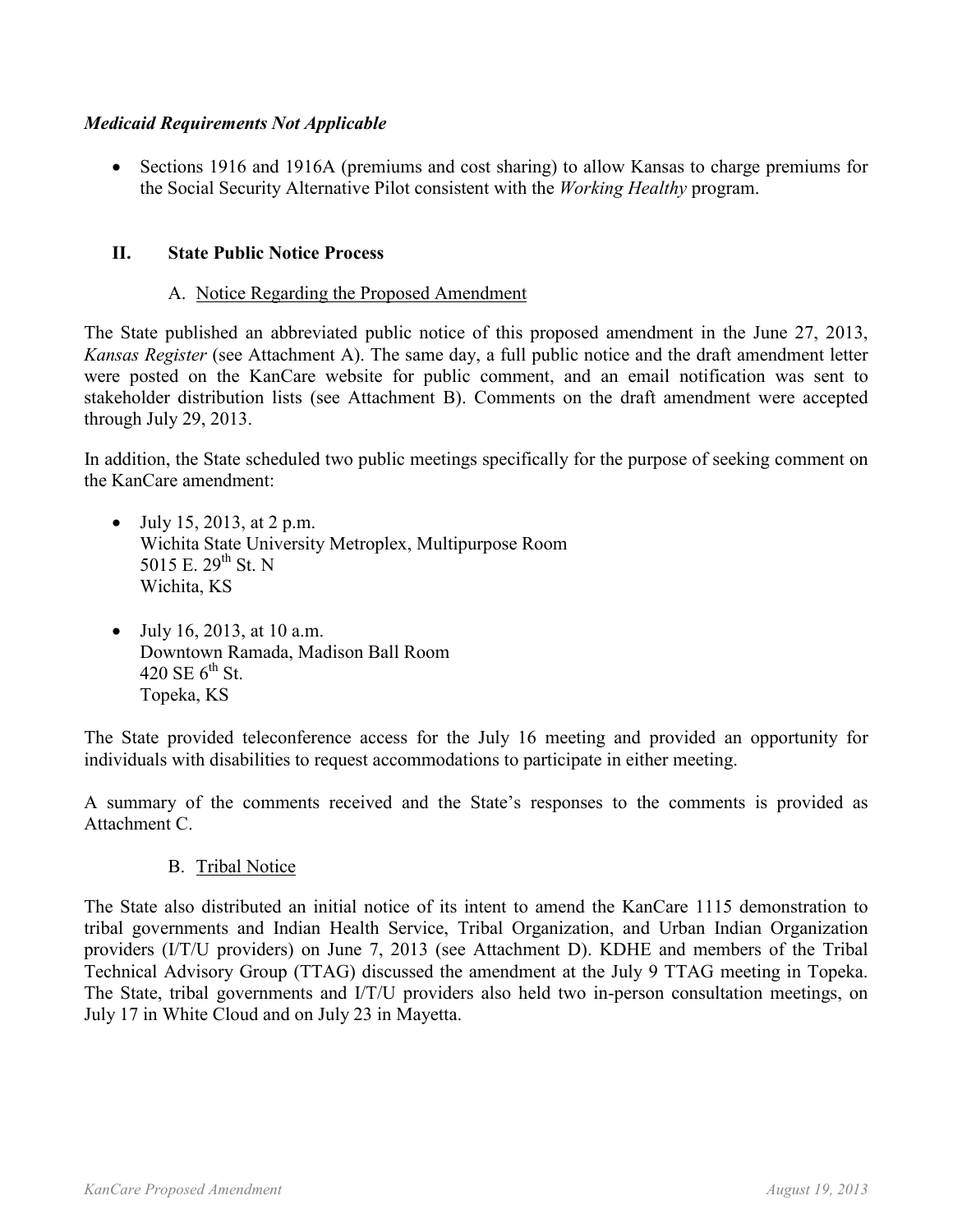#### C. Public Discussion Regarding the ID/DD LTSS Initiative

KDADS and KDHE have made a concentrated effort to address concerns about the inclusion of ID/DD LTSS in KanCare voiced by consumers, their families, providers and advocates. In addition to the ID/DD pilot project, the effort has included the development of a KanCare ID/DD Friends and Family Work Group to assist the State in educating consumers and their families. KDADS Secretary Shawn Sullivan and staff have spoken at dozens of ID/DD-specific forums and town meetings, as well as broader HCBS forums across the state.

The Friends and Family Work Group, comprised of consumers and families and friends of consumers, continues to provide guidance and recommendations to KDADS leadership regarding education and policy development for ID/DD LTSS. This group meets bi-weekly and will continue to operate after integration of ID/DD waiver services into KanCare to provide a voice for consumers throughout the implementation process. The Work Group and its education and policy subcommittees will provide valuable consumer insight into how best to address concerns or issues that may impact ID/DD consumers.

Based on input from the Friends and Family Work Group and other work groups, KDADS will host consumer calls to address frequently asked questions as well as provide information directly to consumers, guardians and family members to address their concerns.

The KanCare and KDADS websites also provide information in various formats that reiterates consumers will not be forced to change their providers. The KanCare health plans are hosting education sessions for providers to help them with contracting and credentialing to ensure timely contracting prior to January 1, 2014.

State officials have written and published articles about the inclusion of ID/DD LTSS in KanCare in newspapers around the state. Articles from national experts about providing HCBS services for these consumers have appeared in state newspapers as well.

Family members and guardians with connections to an ID/DD consumer have received an informational letter regarding the inclusion (or carve-in) of LTSS in KanCare and how it will function. In addition, KDADS regularly posts ID/DD information on its agency website, including a lengthy fact sheet and FAQs.

The State has gained constructive experience in providing LTSS through managed care from the inclusion of the other HCBS waivers in managed care since January 2013. During regular Long Term Care and KanCare steering committee meetings, KDADS and KDHE staff have been able to share updates on issues related to LTSS that will aid in the successful integration of ID/DD services into KanCare. KDADS staff also facilitates a weekly Technical Assistance call and Complex Case Staffing call to assist the health plans. These activities continue to inform the State and the health plans, providing valuable insight into the system.

As a result of these ongoing efforts, substantially fewer family members have raised objections regarding the inclusion of ID/DD services in KanCare than before KanCare was launched in January 2013. The State is committed to continuing the dialogue to address remaining concerns.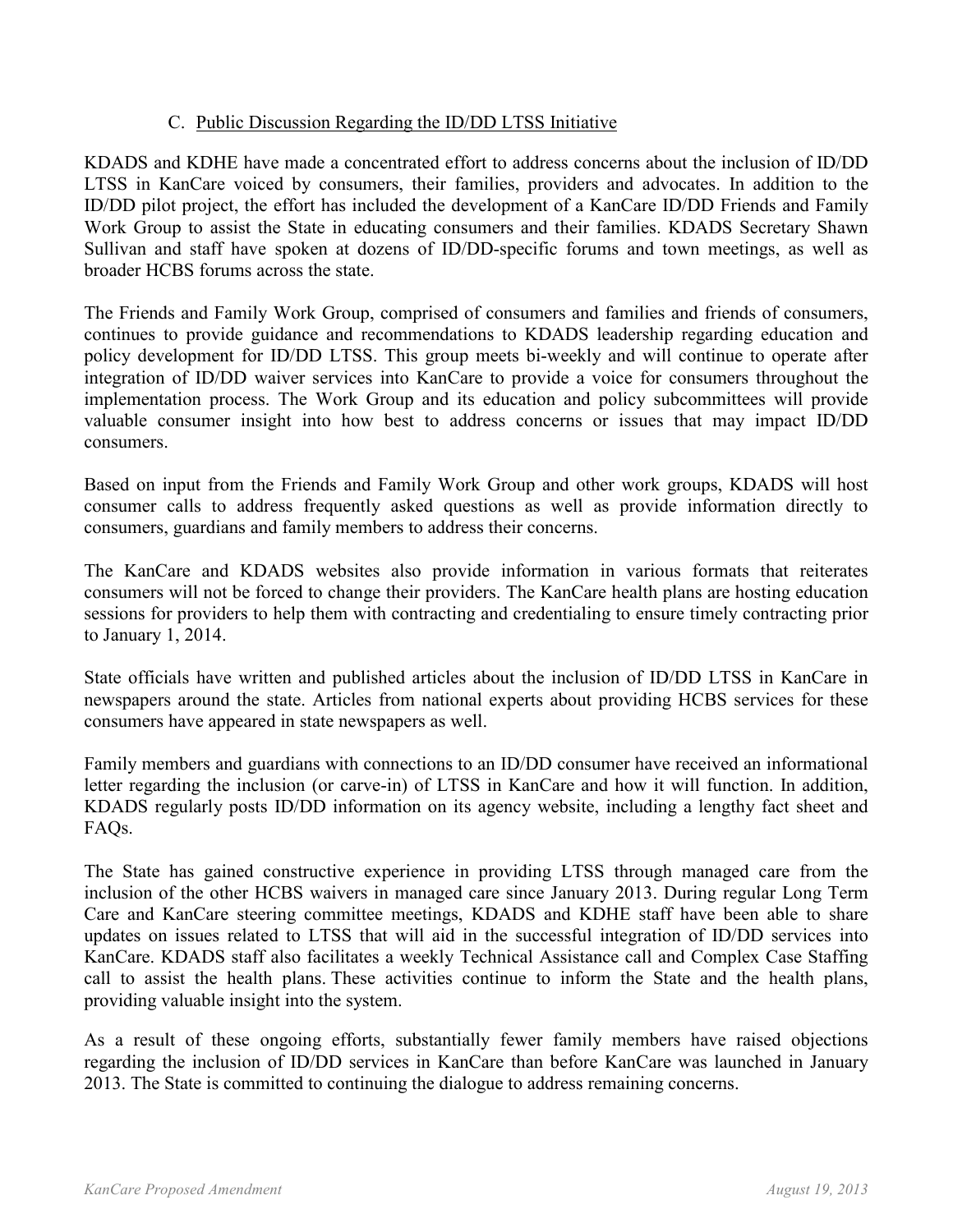#### **III. Budget Neutrality**

Enclosed are several documents detailing the effect of the proposed amendment on budget neutrality. Per the KanCare STCs, KDHE has included summary and detailed projections of the change in the "with waiver" expenditure total as a result of the proposed amendment (see Attachment E). Budget neutrality documents submitted last year in the demonstration proposal assumed the inclusion of LTSS for ID/DD consumers beginning January 1, 2014. As a result, the attached budget neutrality amendment summary does not reflect a change in the "with waiver" totals for Medicaid Population 5, "DD Waiver." An analysis of inclusion of LTSS for ID/DD consumers is provided in Attachment F, "DD LTSS Analysis."

An update to the safety net care pool table at STC 70 is attached as Attachment G. A similar table is proposed for inclusion in the STCs for the three pilots and is attached for your review as Attachment H.

The State appreciates your consideration of this amendment request, and looks forward to working with CMS to accomplish these changes. If you have any questions or would like to discuss this request, please contact Kari Bruffett, Director of the Division of Health Care Finance, at (785) 296-3512.

Sincerely,

Sur Mose

Susan Mosier, MD Medicaid Director

Enclosures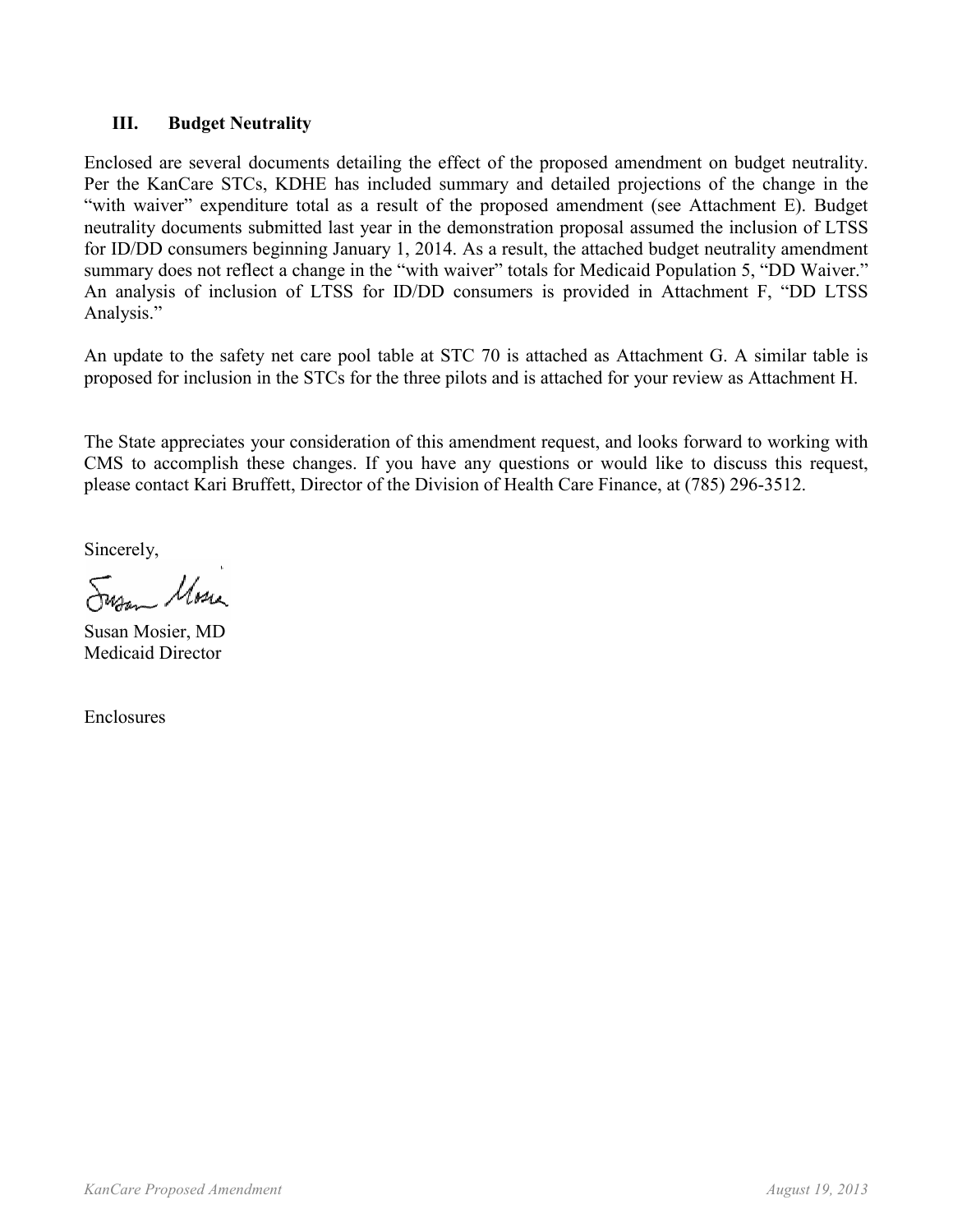#### **Kansas Register -**

**State of Kansas** 

#### Department of Labor

#### Notice of Maximum and Minimum Weekly **Unemployment Benefit Amounts**

Each year, in accordance with K.S.A. 44-704 of the Kansas Employment Security Law, the maximum and minimum weekly benefit amounts payable to unemployment insurance claimants are recalculated. In SFY 2014, for new claims filed on or after July 1, 2013, and before July 1, 2014, the maximum weekly benefit amount will be \$469 and the minimum weekly benefit amount will be \$117.

> Lana Gordon Secretary of Labor

Doc. No. 041666

**State of Kansas** 

#### Department of Health and Environment Division of Health Care Finance

#### Notice of Meetings on the KanCare **Demonstration Amendment**

The state of Kansas, Department of Health and Environment, hereby notifies the public that it intends to seek an amendment to the KanCare Section 1115 demonstration (11-W-00283/7) from the Centers for Medicare  $&$ Medicald Services (CMS). KDHE is providing this abbreviated notice in compliance with CMS requirements in 42 C.F.R. § 431.408(a)(2)(ii).

KDHE plans to request CMS approval for three changes to KanCare, effective January 1, 2014. First, KDHE will ask CMS for approval to provide long-term supports and services (LTSS) to individuals with intellectual or developmental disabilities through the KanCare managed care plans. Under the current waiver, these services are carved out from managed care and paid on a fee-for-service basis. Second, KDHE will ask CMS to approve three new pilot programs designed to support Kansans who might otherwise be enrolled in Medicaid: (1) a Social Security Alternative Pilot; (2) a Supplemental Security Income (SSI) Employment Support Pilot; and (3) a Health Account Pilot. Third, KDHE will ask CMS to postpone implementation of the Delivery System Reform Incentive Payment (DSRIP) Pool of funds by one year, so that it will begin in demonstration year 3 (2015) instead of demonstration year 2 (2014).

The state's full public notice, which describes the proposed amendment in more detail, can be found on the KanCare website at:

#### http://www.kancare.ks.gov/download/KanCare\_1115\_ Amendment\_Public\_Notice.pdf

The draft KanCare amendment can be viewed directly in Room 900, Landon State Office Building, 900 S.W. Jackson, Topeka, or at the KanCare website at:

http://www.kancare.ks.gov/download/KanCare\_1115\_ Amendment\_Public\_Comment.pdf

KDHE will hold two public meetings to solicit comments on the KanCare amendment:

July 15 at 2 p.m. Wichita State University Metroplex Multipurpose Room 5015 E. 29th St. North, Wichita

July 16 at 10 a.m. Downtown Ramada, Madison Ball Room 420 S.E. 6th St., Topeka

The state is also making teleconference access available for the July 16 meeting. The participant dial-in number<br>for the event will be 866-491-3158.

Any individual with a disability may request accommodation in order to participate in either meeting. Requests for accommodation should be made at least two working days in advance of the meeting by contacting KanCare@kdheks.gov or by calling Rita Haverkamp at 785-296-5107.

Comments on this proposed demonstration amendment can be emailed to KanCare@kdheks.gov or mailed to KDHE-DHCF, Attn: Rita Haverkamp, Room 900, Landon State Office Building, 900 S.W. Jackson, Topeka, 66612. KDHE will be accepting public comments until July 29, 2013.

> Kari Bruffett, Director Division of Health Care Finance

Doc. No. 041673

#### **State of Kansas**

#### **Children's Cabinet and Trust Fund**

#### **Request for Proposals**

The Kansas Children's Cabinet and Trust Fund announces the release of a request for proposals to provide evaluation services. The qualified contract will conduct ongoing, multi-site evaluation of the ECBG program. The Kansas Children's Cabinet and Trust Fund is seeking consultants, consulting firms or organizations with the experience, qualifications and capacity to provide evaluation services of the Kansas Early Childhood Block Grantees. It is anticipated that evaluation activities will include creation of an evaluation plan, data collection and analysis, interpretation of results, report writing and dissemination of results. Preference will be given to those consultants or consulting firms based in Kansas.

The funding period will be from July 30, 2013 to June 30, 2014, with a maximum award amount of \$300,000. These are one-year grants with option of one renewal possible depending on funding and outcomes. Complete proposals include one original and five copies and may be sent to the Kansas Children's Cabinet and Trust Fund, Room 152, Landon State Office Building, 900 S.W. Jackson, Topeka, 66612. Proposals must be received not later than 5 p.m. July 11, 2013. A PDF file of the application also is required by the deadline date and may be emailed to Dyogga Adegbore, program consultant, KCCTF, at dyogga.adegbore@dcf.ks.gov.

> Jim Redmon **Executive Director**

Doc. No. 041675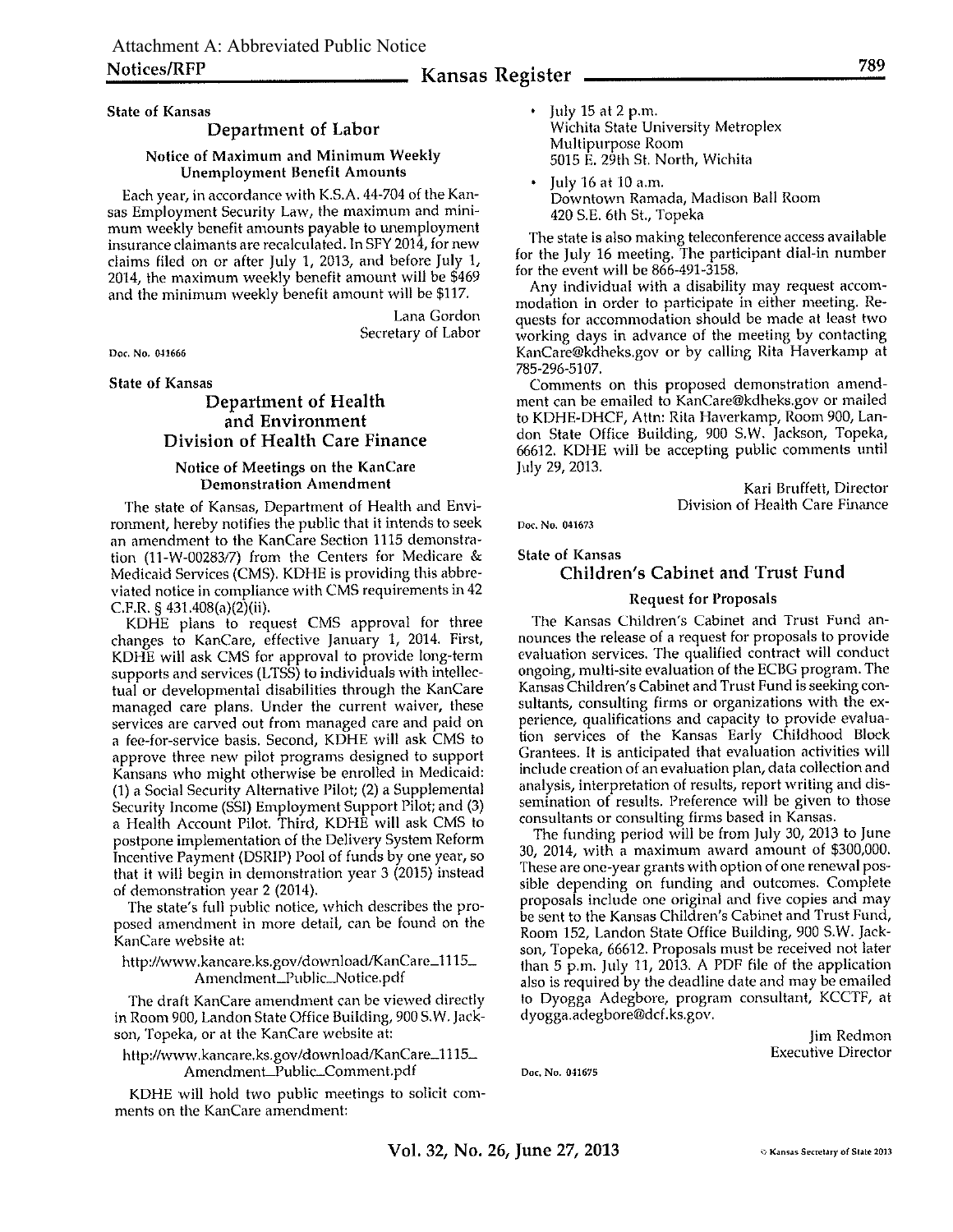**Division of Health Care Finance** Landon State Office Building 900 SW Jackson Street, Room 900-N Topeka, KS 66612

Robert Moser, MD, Secretary

Department of Health & Environment

Phone: 785-296-3981 Fax: 785-296-4813 www.kdheks.gov/hcf/

Sam Brownback, Governor

#### **KanCare Section 1115 Demonstration Amendment**

# **PUBLIC NOTICE**

# **June 27, 2013**

The State of Kansas, Department of Health and Environment (KDHE) hereby notifies the public that it intends to seek an amendment to the KanCare Section 1115 demonstration (11-W-00283/7) from the Centers for Medicare & Medicaid Services (CMS). A copy of the proposed amendment is available at:

## [http://www.kancare.ks.gov/download/KanCare\\_1115\\_Amendment\\_Public\\_Comment.pdf](http://www.kancare.ks.gov/download/KanCare_1115_Amendment_Public_Comment.pdf)

It is also available in person at 900 SW Jackson, Room 900, Topeka, Kansas. KDHE is providing this notice to open a formal public comment period and public consultation process pursuant to CMS requirements in the KanCare Special Terms and Conditions (STCs) and 42 C.F.R § 431.408.

## **Proposed Amendment Description, Goals, and Objectives**

The State will request CMS approval to implement three changes to KanCare, effective January 1, 2014: (1) provide long term supports and services (LTSS) for individuals with intellectual or developmental disabilities through KanCare managed care plans; (2) establish three pilot programs to support employment and alternatives to Medicaid; and (3) change the timeline for the Delivery System Reform Incentive Payment (DSRIP) Pool.

# *(1) Long Term Services and Supports for Individuals with Intellectual or Developmental Disabilities*

Under the current waiver, specialized services for individuals with developmental disabilities are carved out from the Medicaid managed care organization (MCO) benefit package and are paid on a fee-for-service basis. The carved-out services are LTSS authorized through the Intellectual Disabilities/Developmental Disabilities (ID/DD) waiver (KS-0224) and State Plan Targeted Case Management (TCM), screening services, and positive behavioral supports for the ID/DD population. The current waiver also authorizes KDHE to operate a voluntary ID/DD Services pilot program in demonstration year (DY) 1 to help members, providers, and the MCOs transition to providing LTSS through KanCare.

The State will request CMS approval to no longer carve out these specialized services and to provide LTSS to individuals with intellectual or developmental disabilities through the KanCare managed care plans. Inclusion in managed care will provide a more robust set of care management resources and more complete integration of LTSS, physical, and behavioral health services. Under state law for fiscal years 2014 and 2015, enrollees may keep their targeted case managers, and they may keep current LTSS providers on their service plans even if they are not in-network for 6 months, among many other protections.

The State believes that including these services in KanCare will result in better access to services and improved quality of care for KanCare enrollees with intellectual or developmental disabilities, provide stable

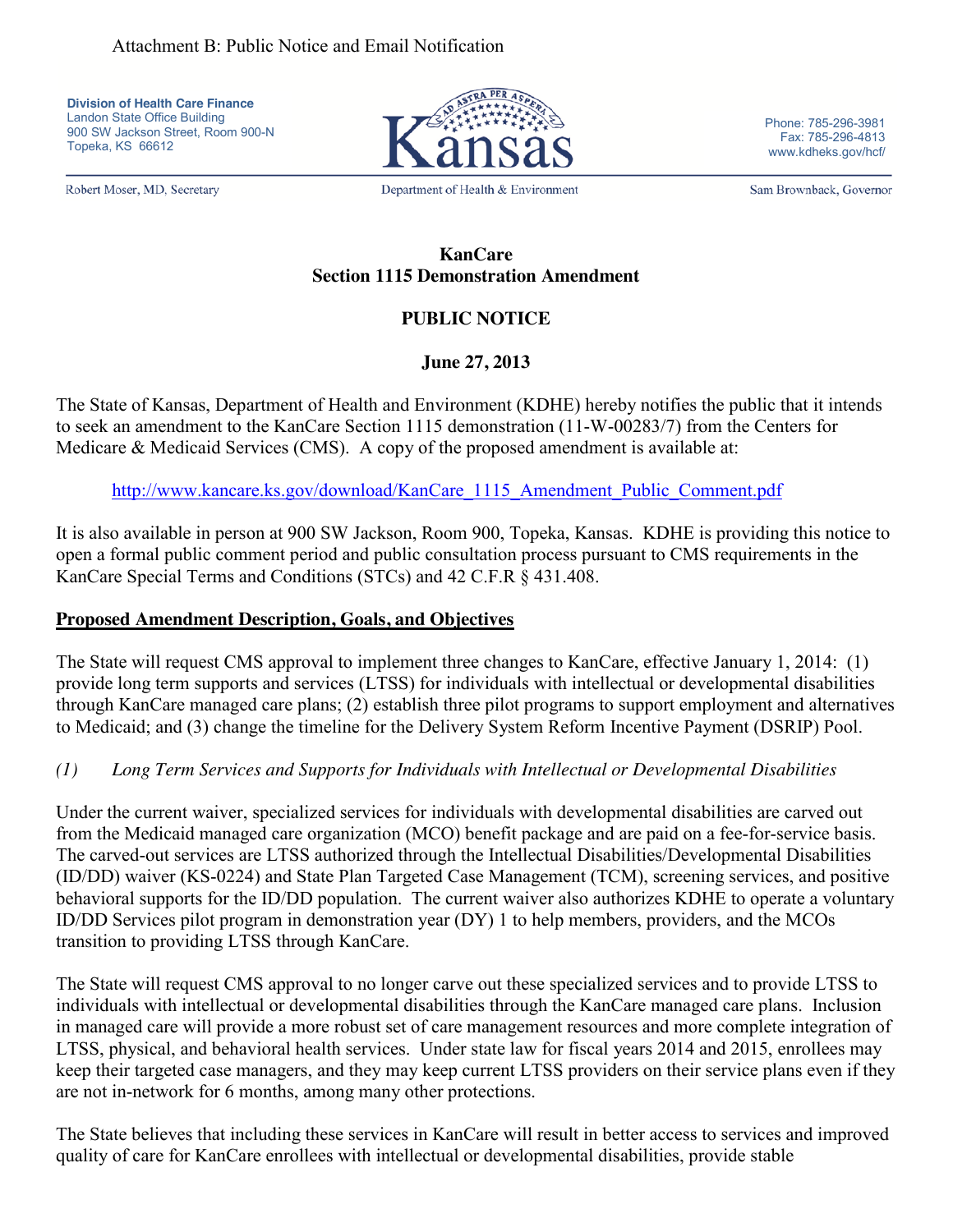reimbursement rates for providers, and incentivize MCOs to keep individuals in a less costly home environment. The draft KanCare evaluation design submitted to CMS in April incorporated measures related to LTSS for members with intellectual or developmental disabilities. For more information, please see the draft evaluation design at http://www.kancare.ks.gov/download/KanCare\_Draft\_Evaluation\_Design.pdf.

# *(2) Pilot Programs to Support Employment and Alternatives to Medicaid*

The State will also request CMS approval to implement three pilot programs designed to support Kansans who might otherwise be enrolled in Medicaid.

- **Social Security Alternative Pilot.** This pilot will provide health care coverage and employment support services for up to 200 individuals age 18 and over who meet Social Security Administration (SSA) criteria for disability, but who have not yet applied for Supplemental Security Income (SSI) or Social Security Disability (SSDI) cash benefits or Medicaid coverage. The program will offer services including: benefits planning by Benefits Specialists; funding for personal care and employment support services for individuals with a demonstrated need, capped at \$1,500 per month; "Medicaid-like coverage" until individuals obtain employer-sponsored health insurance; and assistance to obtain employment. Cost sharing will be consistent with the Kansas Medicaid Buy-In Program, *Working Healthy*. The goal of the program is to place individuals with disabilities, particularly young adults, on an employment trajectory to avoid outcomes that result from unemployment and dependence on benefits. The State will evaluate the pilot by measuring income compared to SSI/SSDI cash benefits; cost avoidance to the Social Security system; improved health and quality of life as reported by participants; and program satisfaction.
- **SSI Employment Support Pilot.** This program will promote employment for individuals with disabilities by providing personal and employment support services to those individuals who are employed. The pilot will be available to up to 400 individuals between the ages of 16 and 60 who are currently on the waiting lists for the Home and Community-Based Services (HCBS) ID/DD and the Physical Disability (PD) waivers. It will offer services including: benefits planning by Benefits Specialists; funding for personal care and employment support services, capped at \$1,500 per month; Medicaid services under KanCare or, if eligible for employer-sponsored health insurance, Medicaid wrap-around services as long as the participant remains eligible for Medicaid; and assistance to obtain employment. Because participants are SSI recipients, there will be no premium, cost-sharing or spenddown required. Participants who leave the pilot for any reason will return to the HCBS waiting list with the same request date they had prior to joining the pilot. KDHE will evaluate the SSI Employment Support Pilot by assessing whether the pilot results in lower physical and behavioral health costs; improved health and quality of life as reported by participants; increased earnings and taxes paid; decreased reliance on benefits; and program satisfaction.
- **Health Account Pilot.** This program will offer an alternative to transitional Medicaid, using a Health Account model, to determine whether this model more effectively transitions participants to private health insurance through KanCare MCOs or health benefit exchanges. The program will give to up to 500 individuals eligible for TransMed, the Kansas transitional Medicaid program, the option of purchasing health care with a pre-loaded debit card worth \$2,000 instead of enrolling in TransMed. Participants can use the debit card to purchase qualifying health services or pay health insurance premiums, co-pays, and deductibles. Participants may also purchase basic health coverage through a KanCare MCO. The account may be renewed annually for up to three years, and participants would retain the balance in their accounts even if their incomes would make them otherwise ineligible for Medicaid during the time they are participating. Individuals choosing this option would waive their right to Medicaid eligibility for one year after their participation in the pilot ends, with exceptions for certain qualifying events, including loss of employment or a change in household composition (including pregnancy). Participants who become disabled and receive SSI or SSDI or turn age 65 may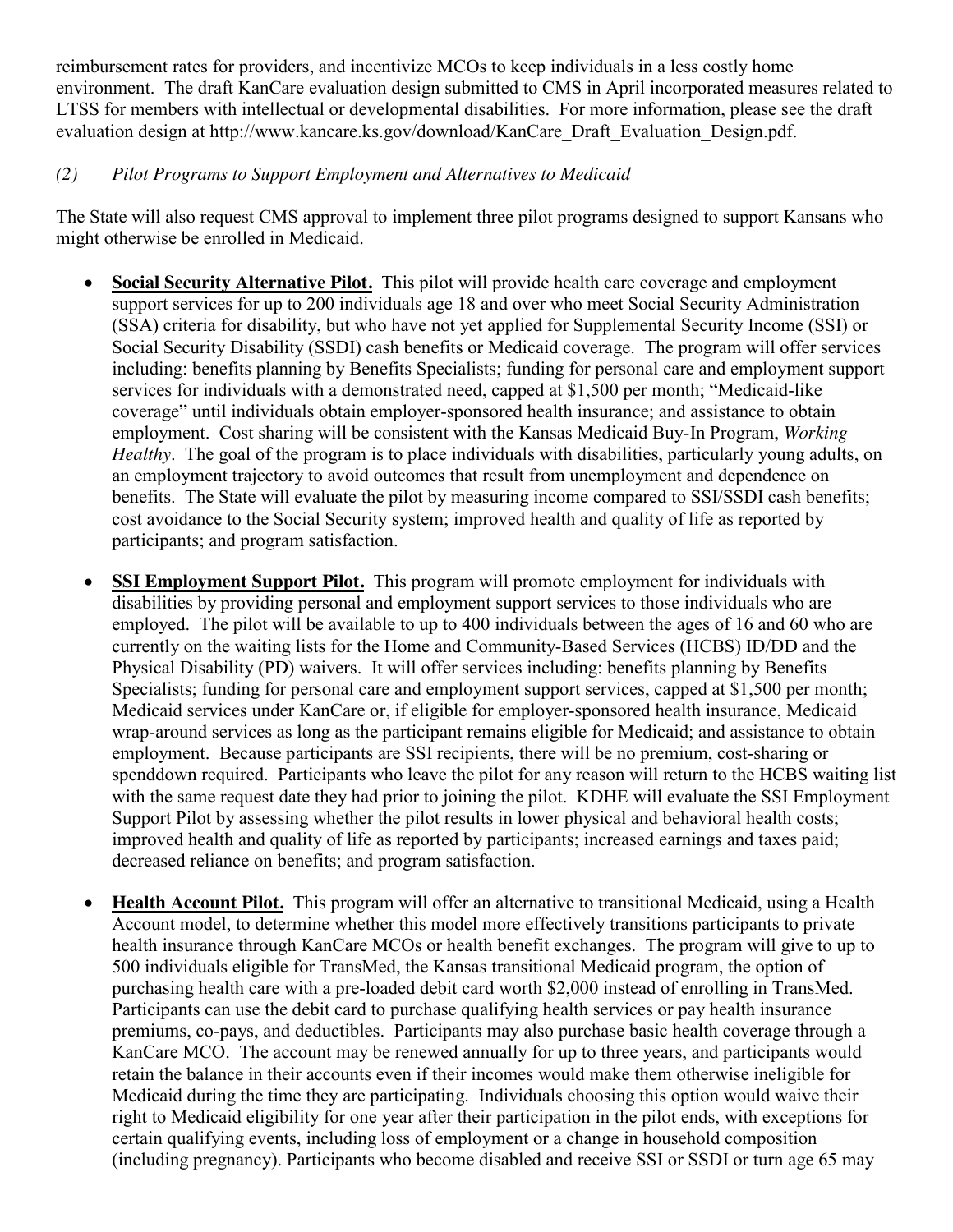qualify for Medicaid under the Kansas Medicare Savings program. KDHE will evaluate the Health Account Pilot by assessing whether participants successfully transition to employer-based health insurance.

# *(3) Changes to Timeline for Delivery system Reform Incentive Payment (DSRIP) Pool*

Under the current waiver, CMS has approved a DSRIP Pool of funds in DY 2 through DY 5 (2014-2017) for the development of a program of activity that supports participating hospitals' efforts to enhance access to health care, quality of care, and the health of the patients and families they serve. KDHE proposes delaying the implementation of the DSRIP Pool for one year, from DY 2 (2014) to DY 3 (2015), to allow the State and CMS to focus on other critical activities related to the KanCare demonstration. KDHE proposes to maintain Uncompensated Care pool payment limits in DY 2 at the level currently approved for DY 1.

### **Annual Enrollment and Annual Expenditures**

The following table summarizes Kansas Medicaid population expenditures and enrollment for populations included in KanCare, both historically as well as the period of the demonstration. Historical years are shown as State Fiscal Years, while Demonstration years are shown as Calendar Years. LTSS for individuals with ID/DD were not included in managed care in CY 2013, but associated expenditures are included in KanCare budget neutrality and the table below.

| <b>Historical</b>                      | <b>SFY 07</b>      | <b>SFY 08</b>    | <b>SFY 09</b>    | <b>SFY 10</b>      | <b>SFY 11</b> | <b>Average Trend</b> |
|----------------------------------------|--------------------|------------------|------------------|--------------------|---------------|----------------------|
| Medicaid Enrollment (member<br>months) | 2,850,800          | 2,790,087        | 2,853,568        | 3,114,678          | 3,388,370     | 4.41%                |
| Medicaid Population Expenditures   S   | $1,946,968,416$ \$ | 2,140,606,790 \$ | 2,291,098,906 \$ | $2,320,065,777$ \$ | 2,566,076,170 | 7.15%                |

| <b>KanCare</b>                         | CY 2013*         | CY 2014          | CY 2015         | CY 2016          | CY 2017       | <b>Average Trend</b> |
|----------------------------------------|------------------|------------------|-----------------|------------------|---------------|----------------------|
| Medicaid Enrollment (member<br>months) | 4,252,688        | 4,391,835        | 4,545,651       | 4.707.540        | 4,870,306     | 3.45%                |
| Medicaid Population Expenditures 5     | 2,756,702,668 \$ | 2.857.398.803 \$ | 3.002.455.649 S | 3,246,958,636 \$ | 3.405.962.099 | 5.43%                |

\* LTSS for individuals with Intellectual/Developmental Disabilities were not included in KanCare in CY 2013, but associated expenditures are included in this table.

Details of the effects of the inclusion of LTSS, as well as the pilots and change in timeline for the DSRIP pool, are included in the draft amendment at:

[http://www.kancare.ks.gov/download/KanCare\\_1115\\_Amendment\\_Public\\_Comment.pdf](http://www.kancare.ks.gov/download/KanCare_1115_Amendment_Public_Comment.pdf)

# **Hypothesis and Evaluation Parameters**

The evaluation parameters for each initiative are described above. The State will test the following research hypotheses though these programs:

- Providing LTSS to individuals with intellectual or developmental disabilities through the KanCare managed care plans will result in better access to services and improved quality of care, provide stable reimbursement rates for provides, and incentivize MCOs to keep individuals in a less costly home environment.
- Alternatives to Medicaid will promote employment and self-sufficiency.

### **Waivers/Costs Not Otherwise Matchable**

The State has not identified any additional waiver or expenditure authority necessary for the LTSS and DSRIP initiatives. However, the State will request the following additional authority for the pilot programs to support employment and alternatives to Medicaid.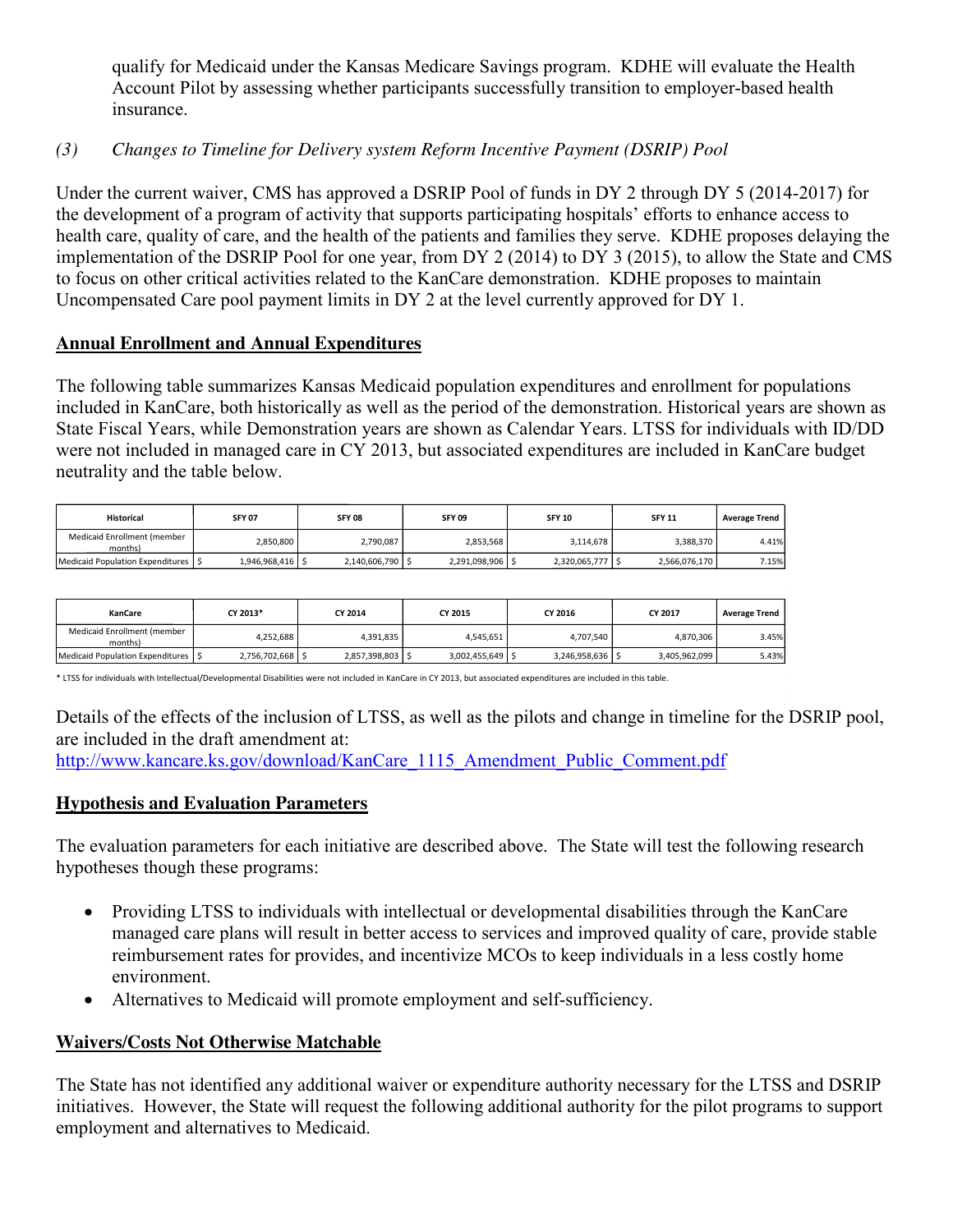### *Waivers*

- Section 1902(a)(32) (direct payment to providers) to enable Kansas to provide a monthly funding allocation to participants in the Social Security Alternative Pilot and the SSI Employment Support Pilot, to pay for personal and employment support services.
- Section 1902(a)(10)(A) (mandatory eligibility groups) to enable Kansas to require participants in the Health Account Pilot to waive Medicaid eligibility for the 12 months following participation in the pilot. The waiver of eligibility would not apply to certain participants who become disabled and receive SSI or SSDI, or turn age 65.
- Sections  $1902(a)(3)$  and  $1902(a)(8)$  (reasonable promptness) to enable Kansas to not enroll participants in the Health Account Pilot in Medicaid for the 12 months following participation in the pilot.

# *Costs Not Otherwise Matchable*

- Expenditures to provide employment assistance and Medicaid-like coverage to participants in the Social Security Alternative Pilot.
- Expenditures to provide employment assistance and Medicaid coverage and/or wrap-around coverage to participants in the SSI Employment Support Pilot.
- Expenditures to provide pre-loaded debit cards to participants in the Health Account Pilot, which can be used to purchase health services or pay health insurance premiums, co-pays, and deductibles.

# *Medicaid Requirements Not Applicable*

• Sections 1916 and 1916A (premiums and cost sharing) to allow Kansas to charge premiums for the Social Security Alternative Pilot consistent with the *Working Healthy* program.

# **Comments and Public Input Process**

Please submit any written comments or questions on the proposed amendment to KanCare@kdheks.gov or ATTN: Rita Haverkamp, KDHE-DHCF, 900 SW Jackson, Room 900, Topeka, 66612. Comments will be accepted for consideration until **July 29, 2013**.

KDHE will also hold two public meetings to solicit comments on the proposed amendment:

- **July 15, 2013, at 2 p.m.** Wichita State University Metroplex, Multipurpose Room 5015 E.  $29^{th}$  St. N Wichita, KS
- **July 16, 2013, at 10 a.m.** Downtown Ramada, Madison Ball Room 420 SE  $6^{th}$  St. Topeka, KS

The State will provide teleconference access for the July 16 meeting. The participant dial-in number for the event will be 866-491-3158.

Any individual with a disability may request accommodation in order to participate in either meeting. Requests for accommodation should be made at least two working days in advance of the meeting by contacting KanCare@kdheks.gov or by calling Rita Haverkamp at (785) 296-5107.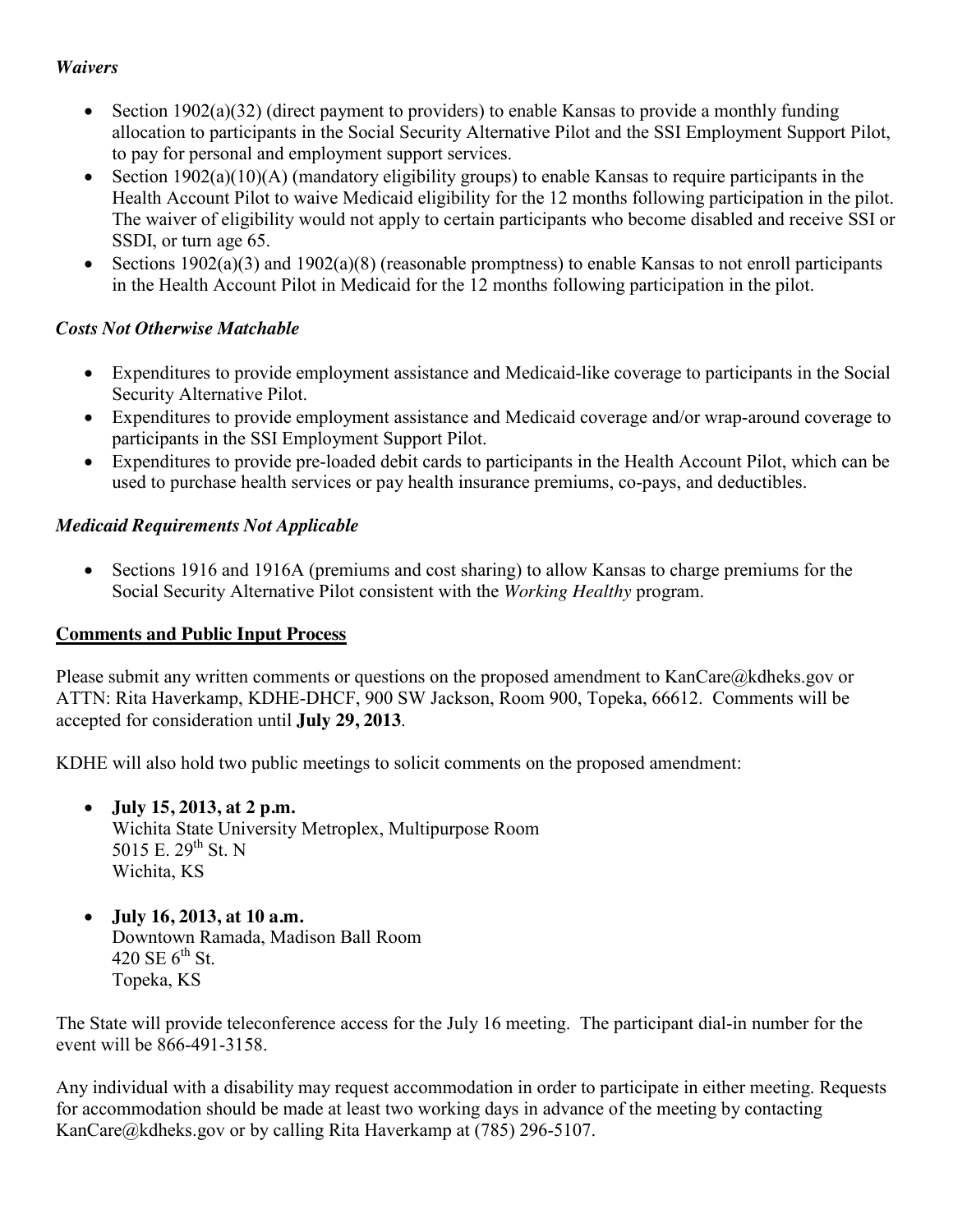# **Miranda Steele**

| From:               | KanCare                                               |
|---------------------|-------------------------------------------------------|
| Sent:               | Thursday, June 27, 2013 8:58 AM                       |
| $Cc$ :              | KanCare                                               |
| Subject:            | Notice of Meetings on KanCare Demonstration Amendment |
| <b>Attachments:</b> | KanCare 1115 Amendment Public Notice.pdf              |

#### **Notice of Meetings on KanCare Demonstration Amendment**

The State of Kansas, Department of Health & Environment (KDHE), intends to seek an amendment to the KanCare Section 1115 demonstration (11-W-00283/7) from the Centers for Medicare & Medicaid Services (CMS). The full public notice, which describes the proposed amendment in more detail, is attached and available on the KanCare website, at www.kancare.ks.gov/download/KanCare 1115 Amendment Public Notice.pdf.

KDHE plans to request CMS approval for three changes to KanCare, effective January 1, 2014. First, KDHE will ask CMS for approval to provide long term supports and services (LTSS) to individuals with intellectual or developmental disabilities through the KanCare managed care plans. Under the current waiver, these services are carved out from managed care and paid on a fee-for-service basis. Second, KDHE will ask CMS to approve three new pilot programs designed to support Kansans who might otherwise be enrolled in Medicaid: (1) a Social Security Alternative Pilot; (2) a Supplemental Security Income (SSI) Employment Support Pilot; and (3) a Health Account Pilot. Third, KDHE will ask CMS to postpone implementation of the Delivery System Reform Incentive Payment (DSRIP) Pool of funds by one year, so that it will begin in demonstration year 3 (2015) instead of demonstration year 2 (2014).

The draft KanCare amendment can be viewed directly at 900 S.W. Jackson, Room 900, Topeka, or at the KanCare website, at:

www.kancare.ks.gov/download/KanCare 1115 Amendment Public Comment.pdf

KDHE will hold two public meetings to solicit comments on the KanCare amendment:

- July  $15$  at  $2$  p.m. Wichita State University Metroplex, Multipurpose Room 5015 E. 29th St. N Wichita
- July 16 at 10 a.m. Downtown Ramada, Madison Ball Room 420 SE 6th St. Topeka

The State is also making teleconference access available for the July 16 meeting. The participant dial in number for the event will be 866-491-3158.

Any individual with a disability may request accommodation in order to participate in either meeting. Requests for accommodation should be made at least two working days in advance of the meeting by contacting KanCare@kdheks.gov or by calling Rita Haverkamp at (785) 296-5107.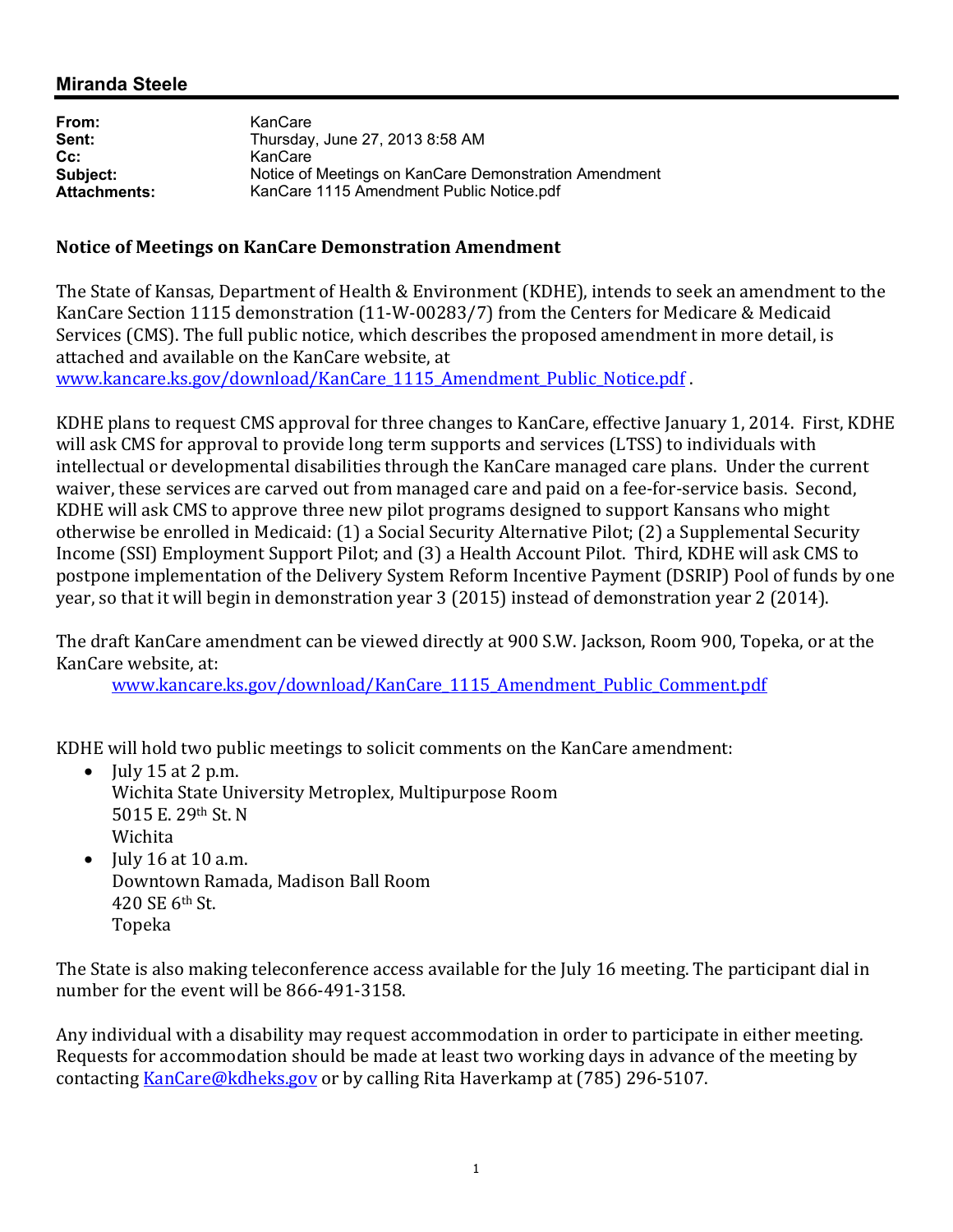Comments on this proposed demonstration amendment can be emailed to **KanCare@kdheks.gov**, or mailed to ATTN: Rita Haverkamp, KDHE-DHCF, 900 SW Jackson, Room 900, Topeka, 66612. KDHE will be accepting public comments until **July 29, 2013**.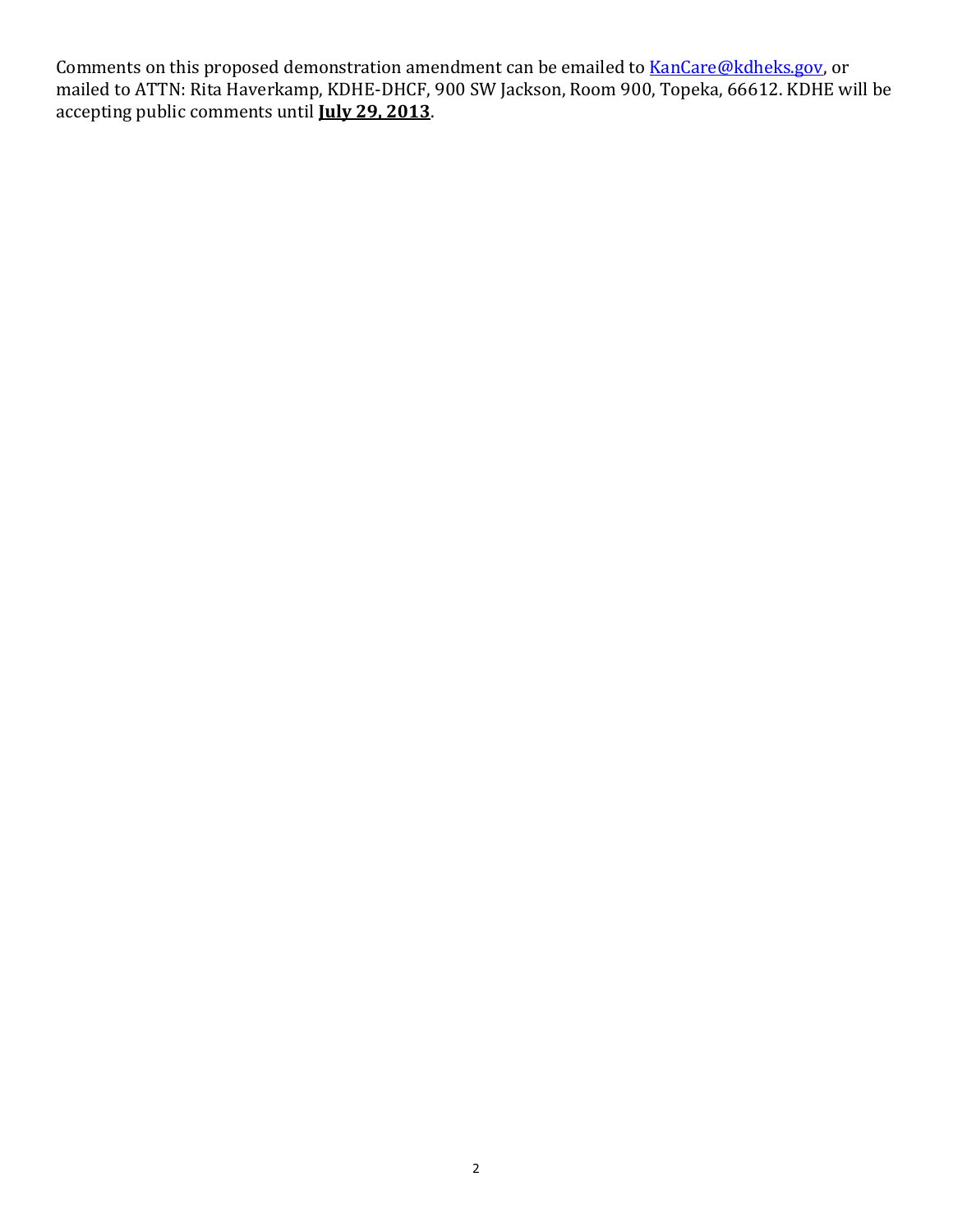#### **Attachment C: Public Comment and State Response**

The State of Kansas solicited public comment on its request for CMS approval of an amendment to the KanCare Section 1115 demonstration project which would enable the State to implement three changes to KanCare, effective January 1, 2014: (1) provide long term supports and services (LTSS) for individual with intellectual or developmental disabilities through KanCare managed care plans; (2) establish three pilot programs to support employment and alternatives to Medicaid; and (3) change the timeline for the Delivery System Reform Incentive Payment (DSRIP) Pool.

In addition to conducting two public forums and two consultations with tribal leaders and I/T/U providers, the State also opened a formal comment period that officially closed on July 29, accepting email and written comments. Those comments can be viewed on the KanCare website, at: [http://www.kancare.ks.gov/download/KanCare\\_1115\\_Public\\_Comments\\_on\\_Draft\\_Amendment.pdf.](http://www.kancare.ks.gov/download/KanCare_1115_Public_Comments_on_Draft_Amendment.pdf)

The feedback received during the public comment timeframe focused on the following themes:

1. ID/DD services and supports: Families of individuals with ID/DD and providers of ID/DD services raised concern about managed care organizations dismantling existing long term services and supports in place for individuals with ID/DD.

> *State response*: The State agrees that maintaining and building upon the service infrastructure that supports members with intellectual or developmental disabilities is key to the successful implementation of managed long term services and supports. The State, in accordance with a 2013 legislative budget proviso, has outlined specific protections for existing service networks, including a 180-day continuity of care window. As outlined in the proposed amendment, those protections provide that:

- Enrollees may keep their targeted case managers, provided those case managers are employed with community developmental disability organizations (CDDOs) or CDDO subcontractors.
- Enrollees may keep current LTSS providers on their approved service plans, even if those providers are not in the network, for 180 days from January 1, 2014, or until a service plan is completed and either agreed upon by the enrollee or resolved through the appeals or a fair hearing process and implemented.
- Enrollees using ID/DD residential providers may access those providers up to one year from January 1, 2014, regardless of contracting status.
- The MCOs must comply with the specific powers and duties of the CDDOs provided in Kansas law. They also must contract with at least two providers serving each county for each covered LTSS in the benefit package for the enrollees with intellectual or developmental disabilities (unless the county has an insufficient number of providers), and must make at least three contract offers to all LTSS providers serving such enrollees at or above the state-set fee for service rate.
- In 2014, the State will conduct an educational tour to provide information for enrollees with intellectual or developmental disabilities and LTSS providers. The State also will review, in the first 180 days of 2014, each MCO's ID/DD service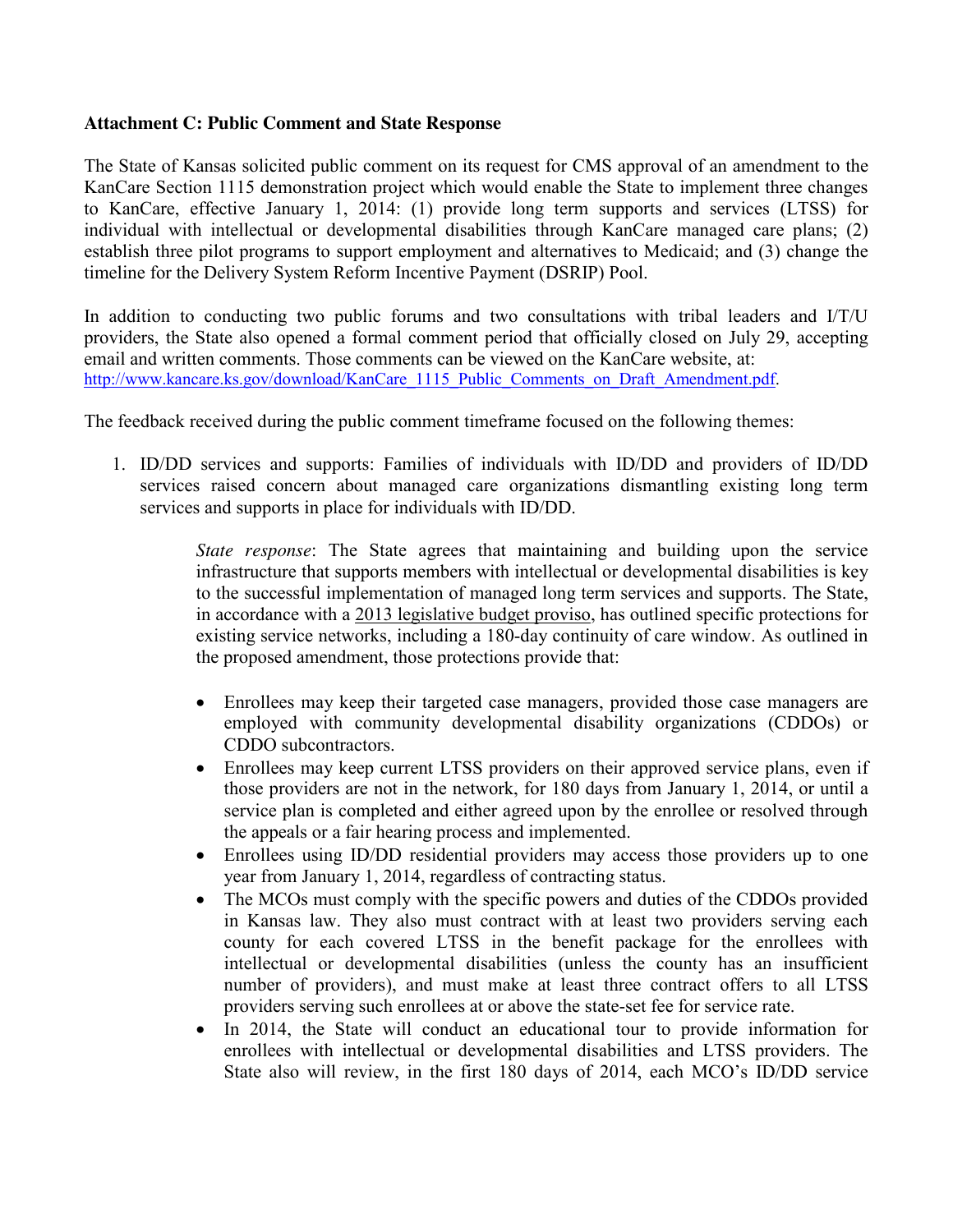planning process, and will conduct, in 2014 and 2015, training for each MCO to ensure that they understand the DD services system.

- The Kansas Department for Aging and Disabilities Services (KDADS) will, in fiscal years 2014 and 2015, review and approve all plans of care for ID/DD waiver members for which a reduction, suspension or termination of services is proposed.
- 2. ID/DD pilot: Some stakeholders from the ID/DD community raised concerns about whether the ID/DD pilot has accomplished its aims.

*State response*: The three main objectives of the ID/DD pilot, as developed by the blueribbon advisory committee of ID/DD stakeholders, are as follows: (**1**) Develop relationships and shared understanding between MCOs and ID/DD system; (**2**) define how services and service delivery will look under KanCare on January 1, 2014; and (**3**) develop and test billing processes for January 1, 2014 inclusion.

Objective (**1**): The three MCOs were asked by the state to begin meeting regularly with the Pilot Committee in October 2012. For the last ten months, the MCOs have been active participants in every one of the Pilot Committee's bi-weekly meetings, and as a result both the MCOs and the ID/DD community have learned about the roles each play and how they each carry out their separate functions.

In addition to developing shared understanding of how the other operates, the MCOs have each created ID/DD-specific teams. Each team is led by individuals who formerly worked in the Kansas ID/DD system, and who have intimate knowledge and appreciation for the concerns of providers and consumers in Kansas. With this background and insight, each one of the health plans have launched (pilot) participant-specific outreach initiatives designed to collaborate directly with the ID/DD community.

Break-out sessions between MCOs and the Challenging Behaviors and Employment First Work Groups have been ongoing in an effort to increase the MCOs' knowledge of some of the more complex issues facing the ID/DD system. Two rounds of State and MCO ID/DD Pilot training tours have already been conducted, one in the first week of June, and the most recent in July. These sessions were designed with the intention of allowing all active participants (members and providers) an opportunity to ask questions, raise concerns, and get support materials for the transition. The meetings have given providers an opportunity to ask the MCOs questions and to work with providers on completing the contracting and credentialing processes.

The State has also completed an initial survey of participants and their guardians to develop a baseline level of their current knowledge of KanCare. Additionally, the State is ready to pilot a new web application for reporting critical incidents and has asked providers in the pilot to provide feedback on the functionality of the system.

Objective (**2**): The Pilot Committee, the State, and all three MCOs agree that service delivery and the assessment/tiering for those services should remain in the hands of the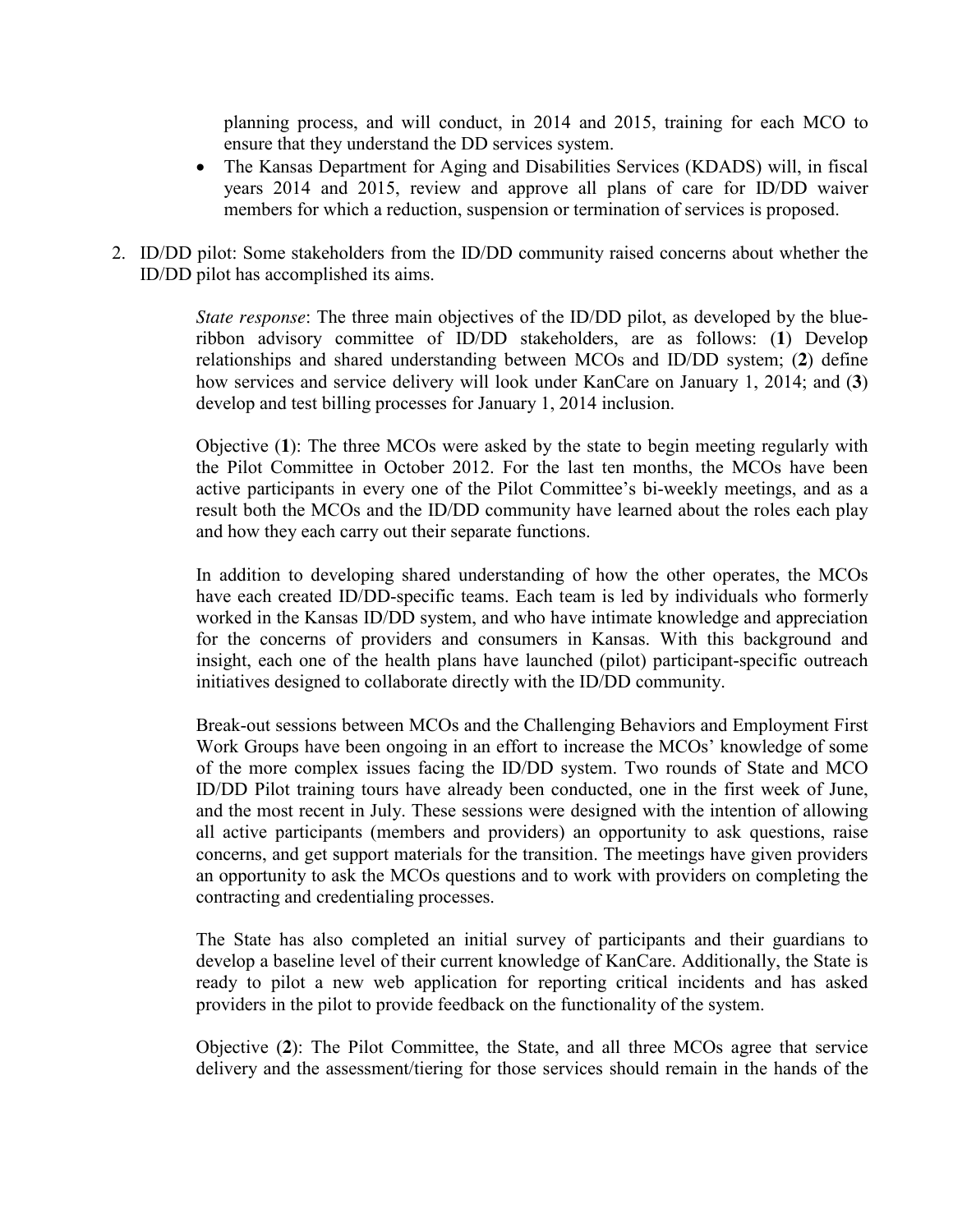Community Developmental Disability Organizations, their affiliate community service providers, and the targeted case managers.

Objective (**3**): Establishing and testing billing processes for ID/DD services under KanCare has been one of the key elements that the Pilot Committee added. However, until the close of legislative session, some providers were hesitant to begin detailed discussions regarding IT requirements and synchronization among the MCOs, the state and provider billing mechanisms. Explicit discussions about how the billing procedures would work began the first week of June.

The current emphasis moving ahead is getting the billing component correct the first time. Stakeholders in our workgroups have provided solid guidance on the specific situation of the ID/DD population. The billing process is being developed to minimize impact on the current system while properly testing the billing and payment of claims under the pilot.

3. Payment delays/billing: Several providers of ID/DD services expressed concern about timely claims payment under KanCare, citing delays to providers of other services currently under KanCare.

> *State response*: The KanCare contract holds the MCOs to stringent payment guidelines and timeframes in accordance with state and federal law. This includes performance measures for timely claims processing, credentialing processing, and appeals. The State, along with the three MCOs, has developed multiple avenues of support for providers who are seeking answers to questions about billing, including, but not limited to, rapid response calls, issues logs, and a provider assistance dial-in line.

4. Social Security Alternative Pilot: Some stakeholders expressed concern about the 6-month window for employment in the draft amendment, citing that period of time as being too short. Additional concern was expressed that pilot participants would not be adequately educated about their benefits, and the impact those benefits would have on their Social Security.

> *State response*: Based on this input, "Medicaid-like" coverage will continue for twelve months to allow adequate time for the pilot participant to become employed. Further, language was added in the pilot description specifically outlining the certified Benefits Specialists' role to include an explanation to the participant of the impact of employment and participation in the pilot on Social Security and other benefits.

> Additionally, multiple State agencies (the Kansas Department of Health and Environment, Kansas Department for Aging and Disabilities, and Kansas Department for Children and Families) are collaborating to coordinate existing programs for employment services that will support Social Security Alternative and SSI Employment Support Pilot participants as they seek and obtain employment. KDHE is also exploring private funding to conduct an evaluation of the Social Security Alternative Pilot.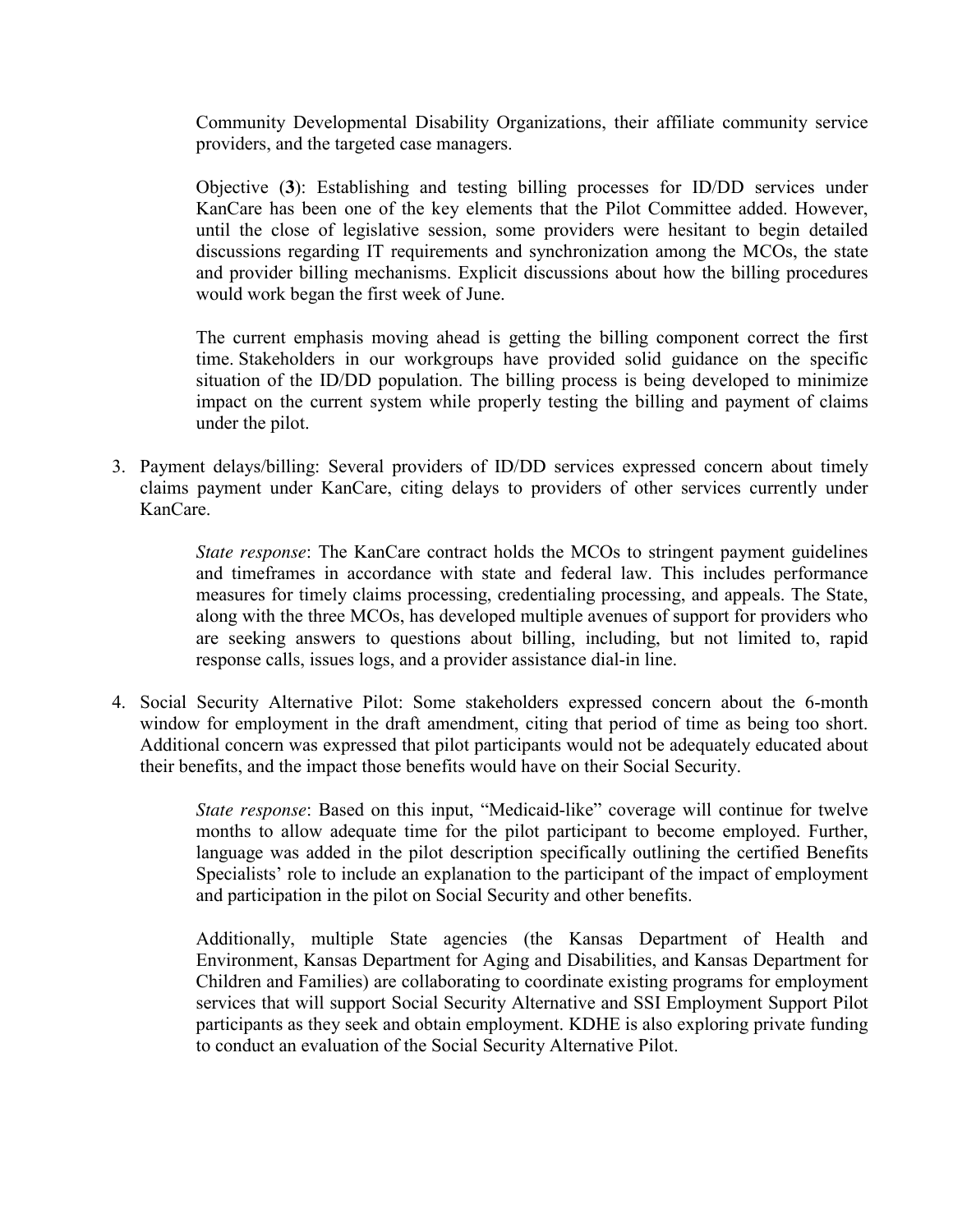5. Health Account Pilot: A stakeholder group, Kansas Action for Children, pointed out that the draft amendment did not specify whether children would be included in the Health Account Pilot, and recommended that children be excluded from pilot participation.

> *State response:* We agree that it was not clear in the proposal published for public comment that the Health Account Pilot is designed for adults 19 years and older. Children in the household will continue to receive KanCare coverage. This has been clarified in the final version of the proposed amendment.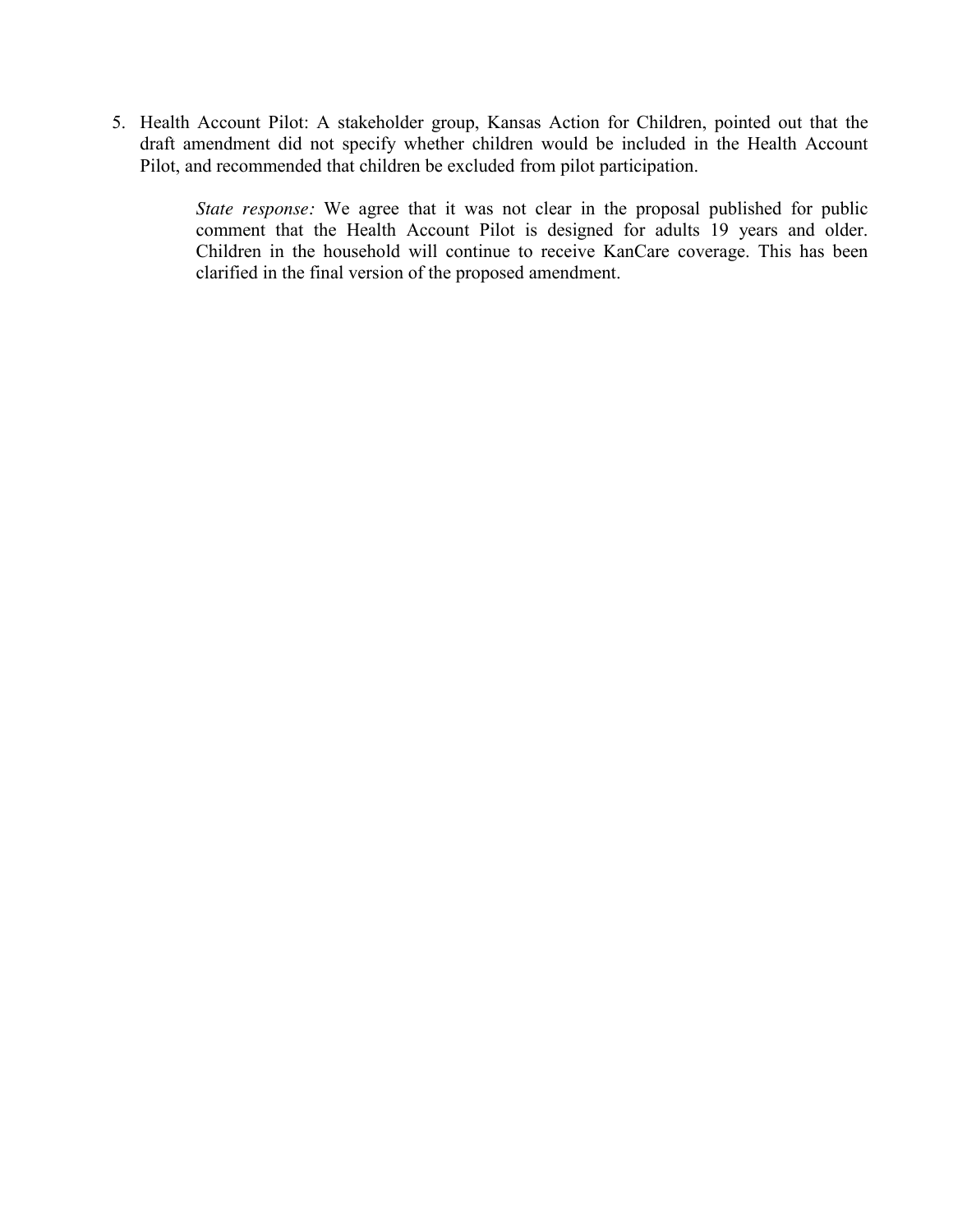# Attachment D: **Notice to Tribal Governments, Indian Health Programs and Urban Indian Organizations Amendment to KanCare Section 1115 Demonstration June 7, 2013**

The State of Kansas, Department of Health and Environment (KDHE) hereby notifies tribal governments, Indian health programs, and Urban Indian organizations in Kansas that it intends to seek an amendment to the KanCare Section 1115 demonstration (11-W-00283/7) from the Centers for Medicare & Medicaid Services (CMS). The KanCare demonstration was approved by CMS on December 27, 2012, and is effective from January 1, 2013, through December 31, 2017. The State is seeking advice and feedback from federally recognized tribes, Indian health programs, and Urban Indian organizations regarding the intended changes.

## **Proposed Amendment**

As discussed during the Tribal Technical Advisory Group meeting on June 4, KDHE intends to request CMS approval for three changes to KanCare, effective January 1, 2014. As described below, the changes relate to (1) long term supports and services (LTSS) for individuals with intellectual or developmental disabilities; (2) pilot programs to support employment and alternatives to Medicaid; and (3) the timeline for the Delivery System Reform Incentive Payment (DSRIP) Pool.

# *(1) Long Term Supports and Services for Individuals with Intellectual or Developmental Disabilities*

Under the current KanCare Section 1115 demonstration, specialized services for individuals with intellectual or developmental disabilities are carved out from the Medicaid managed care organization (MCO) benefit package and are paid on a fee-for-service basis. The carved-out services are LTSS authorized through the Intellectual Disabilities/Developmental Disabilities (ID/DD) (MR/DD) waiver (KS-0224) and state plan Targeted Case Management (TCM) and screening services. The current waiver also authorizes KDHE to operate a voluntary ID/DD services pilot program in demonstration year 1. The goals of the ID/DD services pilot are to:

- Help ID/DD service providers acclimate to the managed care system before full implementation;
- Help persons served and their family members/guardians learn about and get accustomed to the managed care system before full implementation;
- Help the MCOs gain a deeper understanding of the ID/DD service system before full implementation;
- Demonstrate that including ID/DD services in KanCare with other Medicaid services will improve coordination of, and access to, needed services;
- Assist TCM with care coordination to address behavioral health, employment issues, and other challenges.

Participants in the ID/DD services pilot have access to a number of additional benefits, including: targeted assistance with specific care management issues; a more robust set of care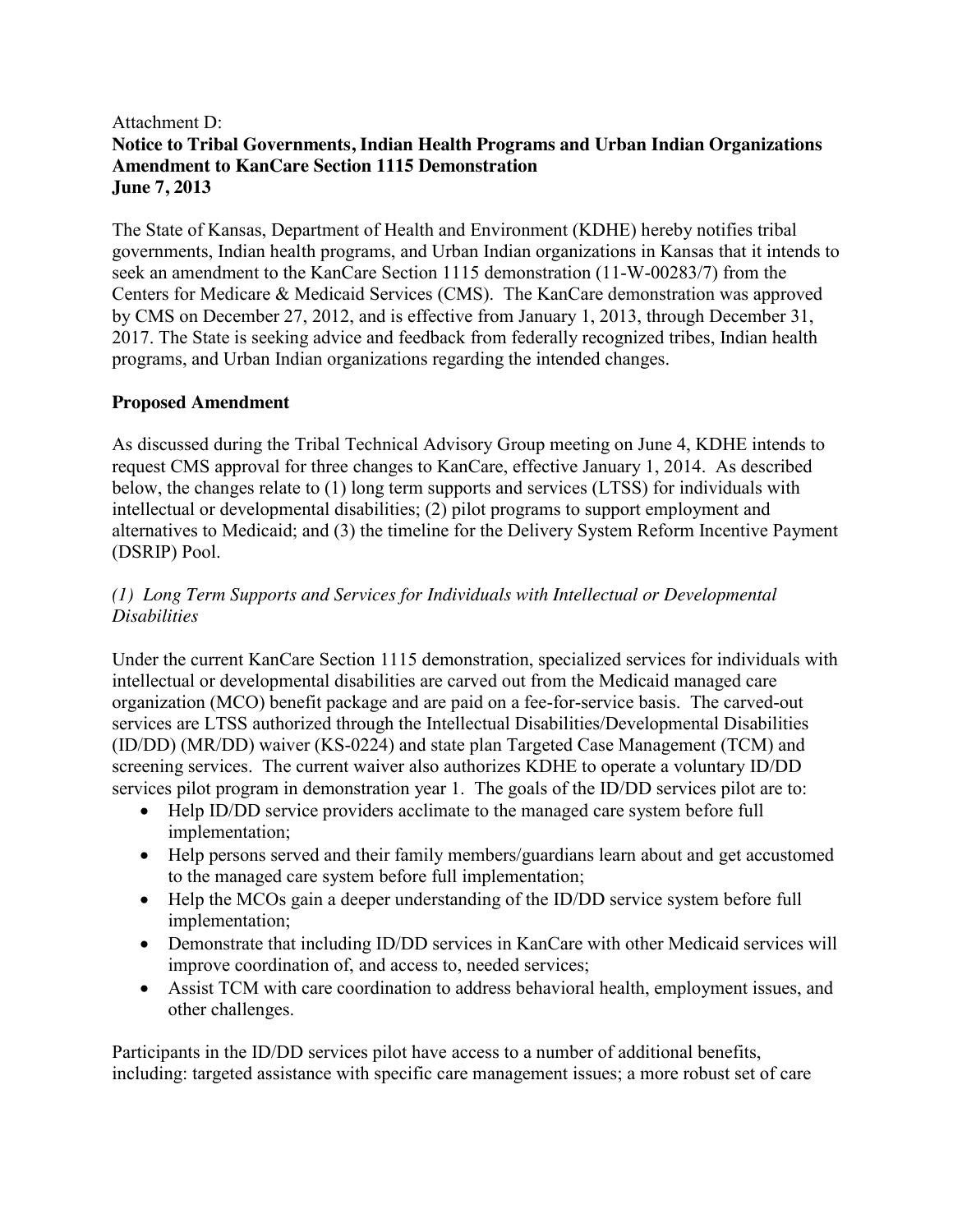management resources; individualized training and information about KanCare; and an array of value-added services focused on individuals with developmental disabilities.

In the planned amendment, the State of Kansas intends to request CMS approval to no longer carve out these specialized services and to provide LTSS to individuals with intellectual or developmental disabilities through the KanCare managed care plans. The State believes this will result in better access to services and improved quality of care for KanCare enrollees with intellectual or developmental disabilities.

# *(2) Pilot Programs to Support Employment and Alternatives to Medicaid*

KDHE will ask CMS to approve three new pilot programs designed to support Kansans who might otherwise be enrolled in Medicaid.

- Social Security Alternative Pilot. KDHE will establish a pilot program for up to 200 individuals who meet the Social Security Administration (SSA) criteria for disability, but who have not yet been determined eligible for Social Security (SSI/SSDI) cash benefits or Medicaid coverage. The program will offer services including: benefits planning by Benefits Specialists; personal care and employment support services; Medicaid-like coverage until individuals become employed and obtain employer-sponsored health insurance; and assistance to obtain employment. The goal of the program is to place individuals with disabilities, particularly young adults, on an employment trajectory to avoid outcomes that result from unemployment and dependence on benefits.
- Supplemental Security Income (SSI) Employment Support Pilot. KDHE will establish an employment pilot program for up to 400 individuals between the ages of 16 and 60 who are currently on waiting lists for the Home and Community-Based Services (HCBS) ID/DD or Physical Disability (PD) waivers. The program will offer services necessary to support independent living and employment, including: benefits planning by Benefits Specialists; personal care and employment support services; Medicaid-like coverage until individuals become employed and obtain employer-sponsored health insurance; and assistance to obtain employment. By engaging members in the workforce and providing these services, the program aims to promote increased self-reliance and decreased dependence on federal and state systems, while at the same time improving health outcomes and quality of life.
- Alternatives to Medicaid. KDHE will establish a pilot program for up to 500 people to offer a funded health account for the purpose of purchasing qualifying health services, paying health insurance premiums, co-pays and deductibles, or purchasing basic health coverage from a KanCare MCO. The account may be renewed annually for up to three years. Eligible members include those otherwise initially eligible for transitional Medicaid, and members who choose to participate in the pilot would retain the balance in their accounts even if their incomes would make them otherwise ineligible for Medicaid during the time they are participating. Individuals choosing this option would waive their right to Medicaid eligibility for one year after the pilot ends, with exceptions for certain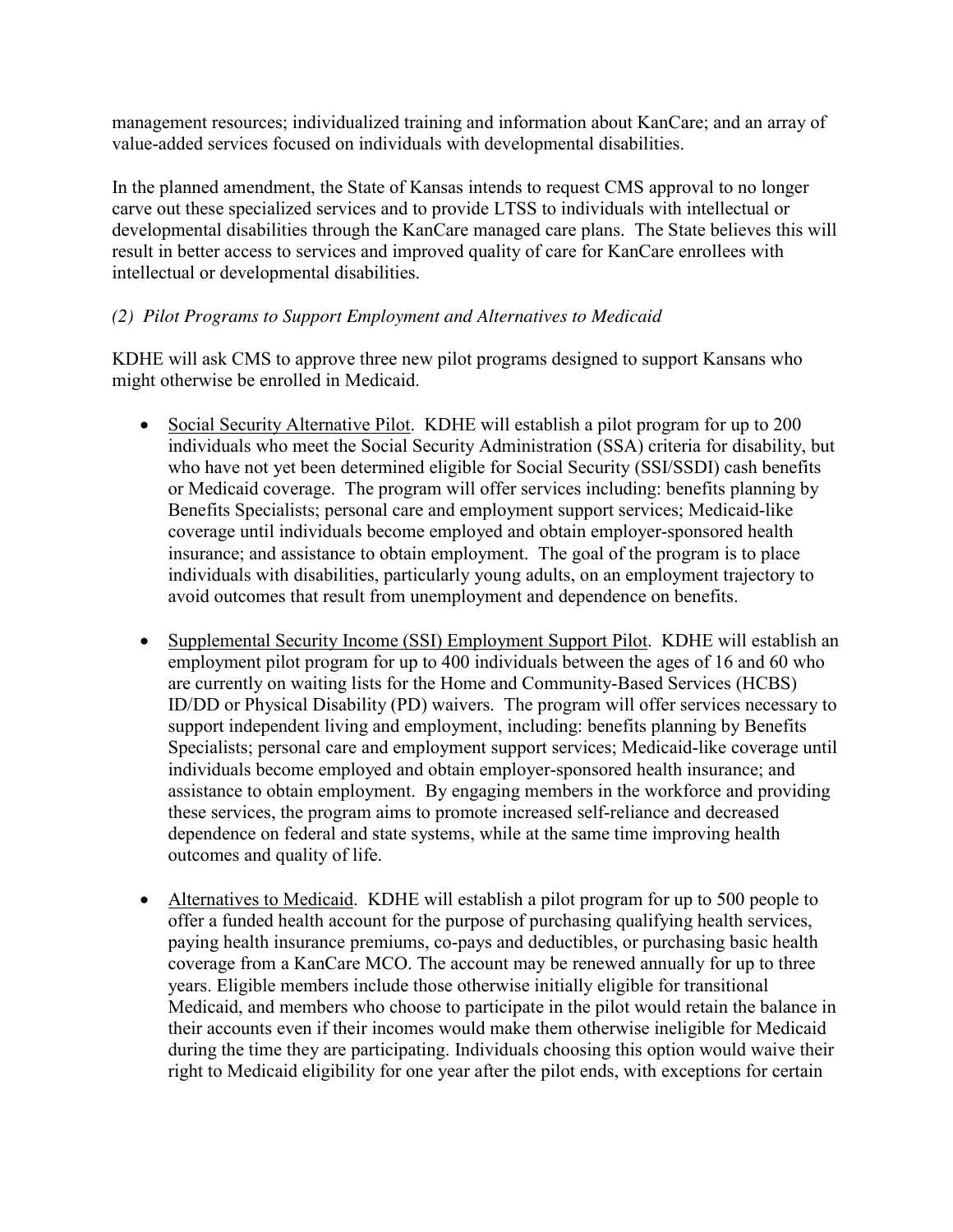qualifying events, including loss of employment or a change in household composition. The pilot will offer an alternative to traditional transitional Medicaid.

# (3) *Timeline for Delivery System Reform Incentive Payment (DSRIP) Pool*

Under the current waiver, CMS has approved a DSRIP Pool of funds in demonstration years 2 through 5 (2014-2017) for the development of a program of activity that supports participating hospitals' efforts to enhance access to health care, quality of care, and the health of the patients and families they serve. KDHE will ask to implement the DSRIP Pool beginning in demonstration year 3 (2015) instead of demonstration year 2 (2014). KDHE proposes to maintain Uncompensated Care pool payment limits in demonstration year 2 at the level currently approved for demonstration year 1.

# **Anticipated Impact on Tribal Members**

KDHE believes that the KanCare waiver and the initiatives proposed in the amendment will lead to improved health care for all Kansans, including American Indians. None of the proposed changes will diminish statutory and regulatory protections for American Indian/Alaska Native members, nor will the changes affect the explicit protections for AI/AN members in the current KanCare Section 1115 demonstration. **For example, AI/AN members will continue to have the option of affirmatively opting out of managed care at the member's discretion.**

Likewise, the State's proposal will not waive other protections for tribal members and I/T/U providers (including Indian Health Service and 638 clinics). **All such protections will remain in place, including**:

- AI/AN members are exempt from payment of enrollment fees, premiums, or similar charges when they are furnished an item or service by an Indian health care provider, Indian Health Service (IHS), an Indian Tribe, Tribal Organization, or Urban Indian Organization (I/T/U*),* or through referral under contract health service (CHS);
- AI/AN members are exempt from payment of a deductible, coinsurance, copayment, cost sharing or similar charge for any item or service covered by Medicaid if the item or service is furnished directly by an Indian health care provider, I/T/U, or through CHS;
- Full Medicaid payment rate is due to the IHS, an I/T/U or to a CHS referral health care provider for furnishing a service or item to an AI/AN member. The payments may not be reduced by the amount of any enrollment fee, premium, deduction, copayment, cost sharing or similar charge that otherwise would be due from an AI/AN person; and
- Exemption of certain income, resources and property from Medicaid Estate Recovery Act rules, as per Recovery Act, Public Law 111-5, Section 5006.

Further, specific to managed care, as per State Medicaid Director Letter 10-001, **KanCare will continue to**:

• Permit any AI/AN member who is enrolled in a non-Indian managed care entity and eligible to receive services from a participating I/T/U provider, to choose to receive covered services from that I/T/U provider, and if that I/T/U provider participates in the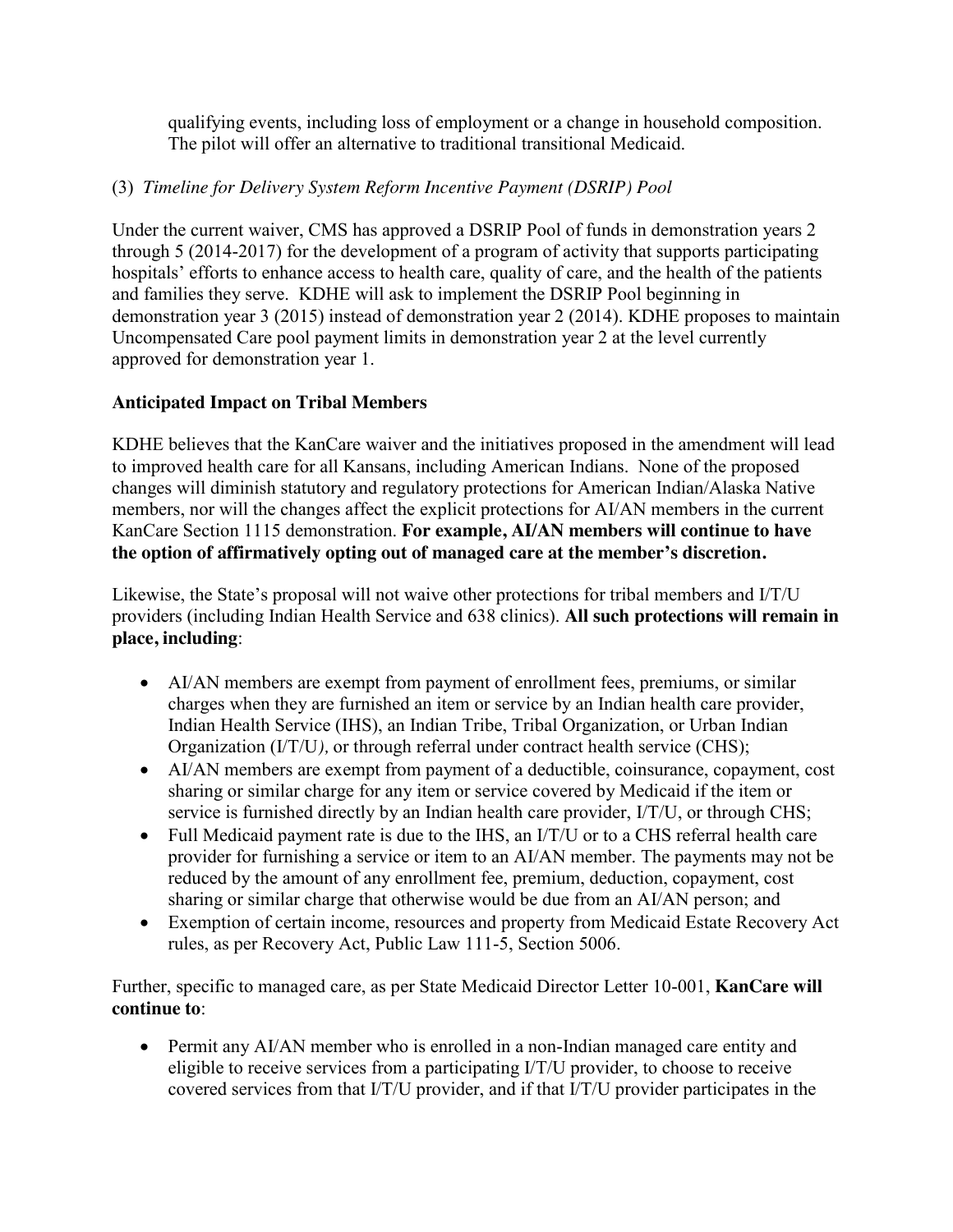network as a primary care provider, to choose that I/T/U as his or her primary care provider, as long as that provider has capacity to provide the services;

- Require each managed care entity to demonstrate that there are sufficient I/T/U providers in the network to ensure timely access to services available under the contract for AI/AN enrollees who are eligible to receive services from such providers;
- Require that I/T/U providers, whether participating in the network or not, be paid for covered Medicaid or CHIP managed care services provided to AI/AN enrollees who are eligible to receive services from such providers either (1) at a rate negotiated between the managed care entity and the I/T/U provider, or (2) if there is no negotiated rate, at a rate not less than the level and amount of payment that would be made if the provider were not an I/T/U provider; and
- Provide that the managed care entity must make prompt payment to all I/T/U providers in its network as required for payments to practitioners in individual or group practices under federal regulations at 42 CFR sections 447.45 and 447.46.

## **Timeline and Comments**

KDHE welcomes your comments, advice and questions on the proposed amendment. To facilitate discussion, please send comments regarding this Notice by July 9, 2013, the date of the next Tribal Technical Advisory Group (TTAG) meeting, to Rita Haverkamp at the contact information listed below. You can also contact Division Director Kari Bruffett at karibruffett $@k$ dheks.gov with questions. In addition, KDHE anticipates the draft amendment will be available on or around June 27 for public comment, and KDHE will accept written comments on that draft and accompanying public notice for 30 days after its publication.

KDHE and TTAG members plan to discuss the draft amendment at the next TTAG meeting at 10 a.m. on July 9 in Topeka. The State, tribal governments and I/T/U providers also intend to hold two in-person consultation meetings, at 10 a.m. on July 17 in White Cloud, and on July 23 in Mayetta at a time to be determined. **We invite your participation. Please advise us of your interest in participating in any of those meetings, and we will follow up with additional details.** After considering public feedback, including feedback from the tribal consultation process, KDHE intends to submit the amendment to CMS in August 2013.

Rita Haverkamp KDHE; Division of Health Care Finance 900 SW Jackson, Room 900N Topeka, KS 66612-1220 (785) 296-5107 [RHaverkamp@kdheks.gov](mailto:RHaverkamp@kdheks.gov)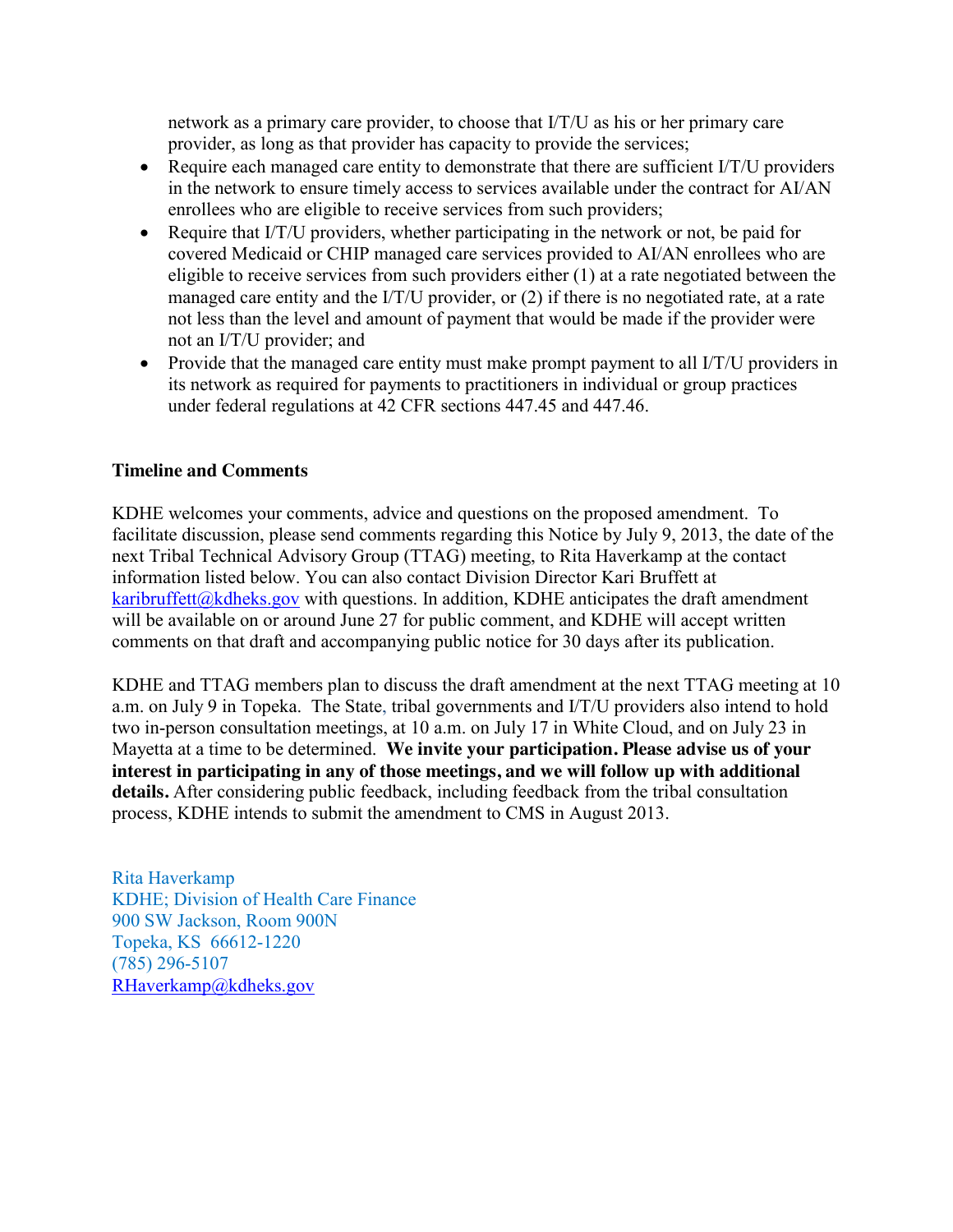#### **Attachment E: Budget Neutrality Summary**

| With-Waiver Total Expenditures - Original 1 |                                          |    |                            |    |               |    |               |   |               |          |                  |              |                |
|---------------------------------------------|------------------------------------------|----|----------------------------|----|---------------|----|---------------|---|---------------|----------|------------------|--------------|----------------|
|                                             |                                          |    | <b>DEMONSTRATION YEARS</b> |    |               |    |               |   |               |          |                  |              | <b>TOTAL</b>   |
|                                             |                                          |    | CY13                       |    | CY14          |    | <b>CY15</b>   |   | CY16          |          | <b>CY17</b>      |              |                |
| <b>Medicaid Pop 1</b>                       | <b>ABD/SD Dual</b>                       | Ś  | 48,579,348                 | .s | 51,255,157    | S  | 54,335,409    | Ŝ | 59,281,166    | <b>S</b> | 62,647,147 \$    |              | 276,098,228    |
| <b>Medicaid Pop 2</b>                       | <b>ABD/SD Non Dual</b>                   | S  | 376,599,264                | S  | 398,697,805   |    | 424,106,447   |   | 464,293,346   |          | 491,292,958 \$   |              | 2,154,989,819  |
| <b>Medicaid Pop 3</b>                       | <b>Adults</b>                            |    | 243,977,526                |    | 255,620,704   |    | 268,592,948   |   | 290,402,295   |          | 305,204,118      |              | 1,363,797,590  |
| <b>Medicaid Pop 4</b>                       | <b>Children</b>                          |    | 495,389,669                | -S | 519,244,077   | S. | 545,750,301   |   | 590,238,158   |          | 620,772,548 \$   |              | 2,771,394,754  |
| <b>Medicaid Pop 5</b>                       | <b>DD Waiver</b>                         |    | 434,439,279                |    | 433,191,764   |    | 457,088,774   |   | 496,371,206   |          | 520,541,119 \$   |              | 2,341,632,142  |
| <b>Medicaid Pop 6</b>                       | <b>LTC</b>                               |    | 912,768,880                | Ŝ  | 946,886,510   | S  | 985,898,240   |   | 1,056,510,763 |          | 1,100,574,749    |              | 5,002,639,142  |
| <b>Medicaid Pop 7</b>                       | <b>MN Dual</b>                           |    | 39,567,879                 | .s | 41,360,604    | S  | 43,433,731    |   | 46,932,439    |          | 49,389,018       | l S          | 220,683,670    |
| <b>Medicaid Pop 8</b>                       | <b>MN Non Dual</b>                       |    | 29,241,209                 | .s | 30,498,011    | S  | 31,955,518    |   | 34,452,876    |          | 36,175,501       | . I s        | 162,323,115    |
| <b>Medicaid Pop 9</b>                       | Waiver                                   | \$ | 176,139,615                | Ŝ  | 185,454,775   | S. | 196,191,243   | S | 213,603,074   | Ŝ.       | 224,583,645      | -S           | 995,972,351    |
| Pool 1                                      | <b>UC Pool: HCAIP</b>                    |    | 41,000,000                 | -S | 41,000,000    | S  | 41,000,000    | S | 41,000,000    | .S       | 41,000,000       | <sub>S</sub> | 205,000,000    |
| Pool 2                                      | UC Pool: BCCH/LPH                        |    | 39,856,550                 |    | 29,856,550    | S  | 19,856,550    |   | 9,856,550     |          |                  |              | 99,426,200     |
| Pool 3                                      | <b>DSRIP</b>                             |    |                            |    | 10,000,000    | S  | 20,000,000    |   | 30,000,000    | S        | 39,856,550       |              | 99,856,550     |
| Pilot 1                                     | <b>Social Security Alternative Pilot</b> |    |                            |    |               |    |               |   |               |          |                  |              |                |
| Pilot 2                                     | <b>SSI Employment Support Pilot</b>      |    |                            |    |               |    |               |   |               |          |                  |              |                |
| Pilot 3                                     | <b>Health Account Pilot</b>              |    |                            |    |               |    |               |   |               |          |                  |              |                |
| <b>TOTAL - Original</b>                     |                                          |    | 2,837,559,218              |    | 2,943,065,958 | S. | 3,088,209,159 |   | 3,332,941,872 |          | 3,492,037,353 \$ |              | 15,693,813,561 |

|                          | With-Waiver Total Expenditures - Amendment <sup>2</sup> |   |                            |     |               |    |               |    |               |    |                    |     |                |
|--------------------------|---------------------------------------------------------|---|----------------------------|-----|---------------|----|---------------|----|---------------|----|--------------------|-----|----------------|
|                          |                                                         |   | <b>DEMONSTRATION YEARS</b> |     |               |    |               |    |               |    |                    |     | <b>TOTAL</b>   |
|                          |                                                         |   | <b>CY13</b>                |     | <b>CY14</b>   |    | <b>CY15</b>   |    | CY16          |    | CY17               |     |                |
| <b>Medicaid Pop 1</b>    | <b>ABD/SD Dual</b>                                      | Ś | 48,579,348                 | S   | 51,255,157    | S  | 54,335,409    | S  | 59,281,166    | S  | 62,647,147         | - S | 276,098,228    |
| <b>Medicaid Pop 2</b>    | <b>ABD/SD Non Dual</b>                                  |   | 376,599,264                | S   | 393,887,201   |    | 419,209,487   |    | 459,166,659   |    | 486,074,254 \$     |     | 2,134,936,864  |
| <b>Medicaid Pop 3</b>    | <b>Adults</b>                                           |   | 243,977,526                | S   | 255,620,704   | .S | 268,592,948   |    | 290,402,295   |    | 305,204,118 \$     |     | 1,363,797,590  |
| <b>Medicaid Pop 4</b>    | <b>Children</b>                                         |   | 495,389,669                |     | 519,244,077   |    | 545,750,301   |    | 590,238,158   |    | 620,772,548 \$     |     | 2,771,394,754  |
| <b>Medicaid Pop 5</b>    | <b>DD Waiver</b>                                        |   | 434,439,279                | Ŝ   | 433,191,764   | -S | 457,088,774   |    | 496,371,206   |    | $520,541,119$ \$   |     | 2,341,632,142  |
| <b>Medicaid Pop 6</b>    | <b>LTC</b>                                              |   | 912,768,880                | S   | 946,886,510   | S. | 985,898,240   |    | 1,056,510,763 |    | $1,100,574,749$ \$ |     | 5,002,639,142  |
| <b>Medicaid Pop 7</b>    | <b>MN Dual</b>                                          |   | 39,567,879                 | .s  | 41,360,604    |    | 43,433,731    |    | 46,932,439    |    | 49,389,018         | l S | 220,683,670    |
| <b>Medicaid Pop 8</b>    | <b>MN Non Dual</b>                                      |   | 29,241,209                 | S.  | 30,498,011    |    | 31,955,518    |    | 34,452,876    |    | 36,175,501 \$      |     | 162,323,115    |
| <b>Medicaid Pop 9</b>    | Waiver                                                  | S | 176,139,615                | Ś.  | 185,454,775   | S  | 196,191,243   | S  | 213,603,074   | .s | 224,583,645        | - S | 995,972,351    |
| Pool 1                   | <b>UC Pool: HCAIP</b>                                   |   | 41,000,000                 | - S | 41,000,000    | -S | 41,000,000    | Ŝ  | 41,000,000    | -S | 41,000,000 \$      |     | 205,000,000    |
| Pool 2                   | UC Pool: BCCH/LPH                                       |   | 39,856,550                 |     | 39,856,550    | S  | 29,856,550    |    | 19,856,550    |    | $9,856,550$ \$     |     | 139,282,750    |
| Pool 3                   | <b>DSRIP</b>                                            |   |                            |     |               |    | 10,000,000    | S  | 20,000,000    |    | 30,000,000         |     | 60,000,000     |
| Pilot 1                  | <b>Social Security Alternative Pilot</b>                | Ś |                            |     | 2,198,525     | -S | 4,411,358     | .S | 4,449,421     | -S | 4,464,667          | - S | 15,523,971     |
| Pilot 2                  | <b>SSI Employment Support Pilot</b>                     |   |                            |     | 12,010,605    |    | 12,096,960    |    | 12,326,686    |    | 12,418,704         |     | 48,852,955     |
| Pilot 3                  | <b>Health Account Pilot</b>                             |   |                            |     | 600,000       | -S | 1,000,000     | S  | 1,000,000     | S  | 1,000,000          | - S | 3,600,000      |
| <b>TOTAL - Amendment</b> |                                                         |   | 2,837,559,218              | S.  | 2,953,064,483 | S. | 3,100,820,517 |    | 3,345,591,293 |    | 3,504,702,020 \$   |     | 15,741,737,532 |

|                                          | With-Waiver Total Expenditures - Net: Amendment - Original |                            |                   |    |                   |                   |                  |                |
|------------------------------------------|------------------------------------------------------------|----------------------------|-------------------|----|-------------------|-------------------|------------------|----------------|
|                                          |                                                            | <b>DEMONSTRATION YEARS</b> |                   |    |                   |                   |                  | <b>TOTAL</b>   |
|                                          |                                                            | CY13                       | CY14              |    | <b>CY15</b>       | CY16              | <b>CY17</b>      |                |
| <b>Medicaid Pop 1</b>                    | <b>ABD/SD Dual</b>                                         |                            |                   |    |                   |                   |                  |                |
| <b>Medicaid Pop 2</b>                    | <b>ABD/SD Non Dual</b>                                     |                            | (4,810,605)       |    | (4,896,960)       | (5, 126, 686)     | (5,218,704)      | (20,052,955)   |
| <b>Medicaid Pop 3</b>                    | <b>Adults</b>                                              |                            |                   |    |                   |                   |                  |                |
| <b>Medicaid Pop 4</b>                    | <b>Children</b>                                            |                            |                   |    |                   |                   |                  |                |
| <b>Medicaid Pop 5</b>                    | <b>DD Waiver</b>                                           |                            |                   |    |                   |                   |                  |                |
| <b>Medicaid Pop 6</b>                    | <b>LTC</b>                                                 |                            |                   |    |                   |                   |                  |                |
| <b>Medicaid Pop 7</b>                    | <b>MN Dual</b>                                             |                            |                   |    |                   |                   |                  |                |
| <b>Medicaid Pop 8</b>                    | <b>MN Non Dual</b>                                         |                            |                   |    |                   |                   |                  |                |
| <b>Medicaid Pop 9</b>                    | Waiver                                                     |                            |                   |    |                   |                   |                  |                |
| Pool 1                                   | <b>UC Pool: HCAIP</b>                                      |                            |                   |    |                   |                   |                  |                |
| Pool 2                                   | UC Pool: BCCH/LPH                                          |                            | 10,000,000        |    | 10,000,000        | 10,000,000        | $9,856,550$ \$   | 39,856,550     |
| Pool 3                                   | <b>DSRIP</b>                                               |                            | $(10,000,000)$ \$ |    | $(10,000,000)$ \$ | $(10,000,000)$ \$ | $(9,856,550)$ \$ | (39, 856, 550) |
| Pilot 1                                  | <b>Social Security Alternative Pilot</b>                   |                            | 2,198,525         | -S | 4,411,358         | 4,449,421 \$      | 4,464,667 \$     | 15,523,971     |
| Pilot 2                                  | <b>SSI Employment Support Pilot</b>                        |                            | 12,010,605        |    | 12,096,960        | 12,326,686        | 12,418,704 \$    | 48,852,955     |
| Pilot 3                                  | <b>Health Account Pilot</b>                                |                            | 600,000           | S  | 1,000,000         | 1,000,000         | $1,000,000$ \$   | 3,600,000      |
| <b>TOTAL - Net: Amendment - Original</b> |                                                            |                            | 9,998,525         |    | 12,611,358        | 12,649,421        | 12,664,667 \$    | 47,923,971     |

**Notes** 1 "With-Waiver Total Expenditures - Original" - includes DD LTSS in KanCare for CY14-17.

<sup>2</sup> "With-Waiver Total Expenditures - Amendment" - SSI Employment Support Pilot includes acute care costs for ABD/SD Non Dual members enrolled in this pilot.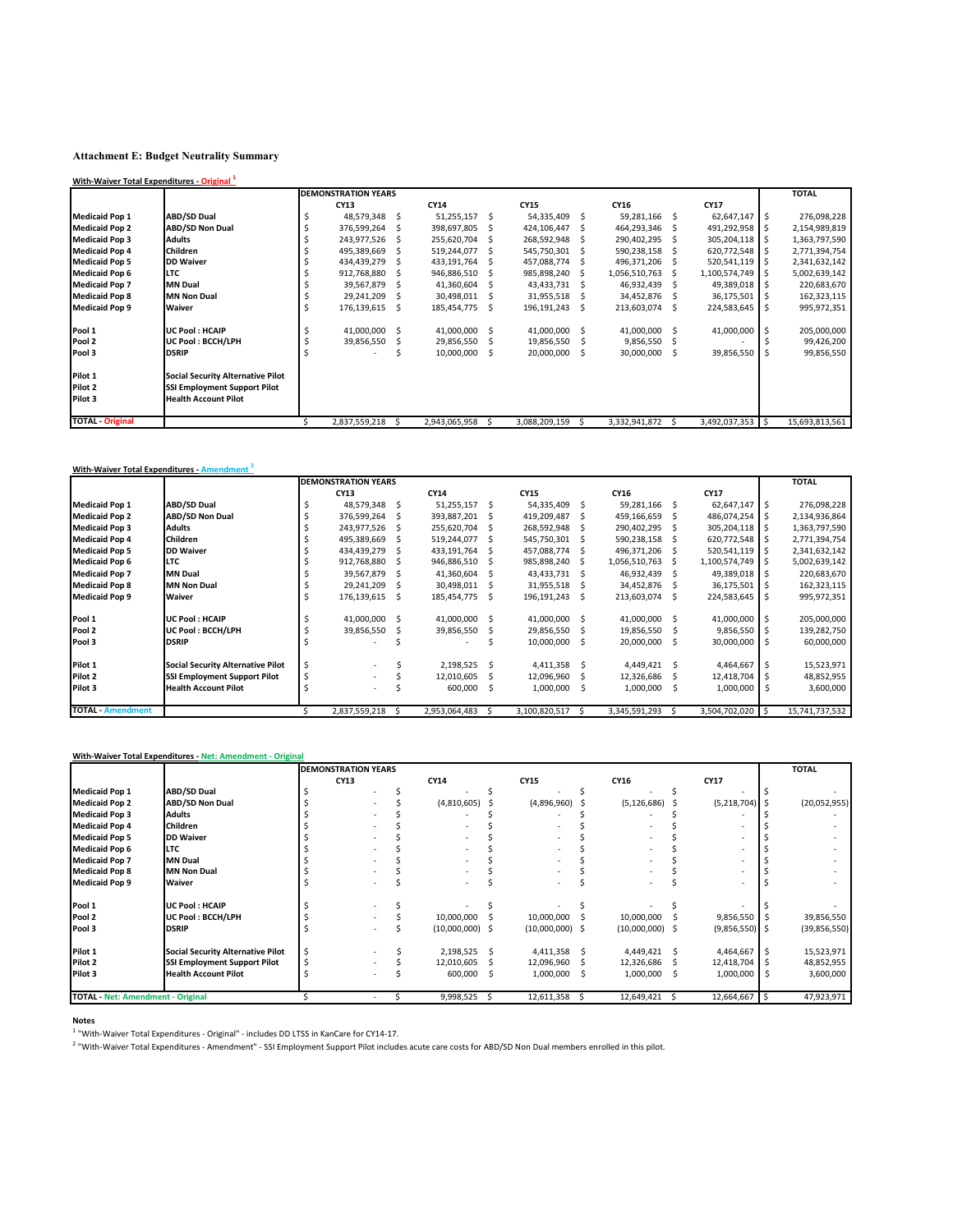## **Attachment F: DD LTSS Analysis**

|                              | DY1 (CY 2013) | DY2 (CY2014) | DY3 (CY2015) | DY4 (CY2016) | DY5 (CY2017) | Total         |
|------------------------------|---------------|--------------|--------------|--------------|--------------|---------------|
| <b>IDD Without Amendment</b> | 434.439.279   | 464.757.090  | 490.917.587  | 518.910.025  | 544.756.492  | 2.453.780.475 |
| <b>IDD With Amendment</b>    | 434.439.279   | 433.191.764  | 457.088.774  | 496.371.206  | 520.541.119  | 2.341.632.142 |
| <b>Savings</b>               |               | 31.565.326   | 33.828.814   | 22.538.819   | 24.215.374   | 112.148.332   |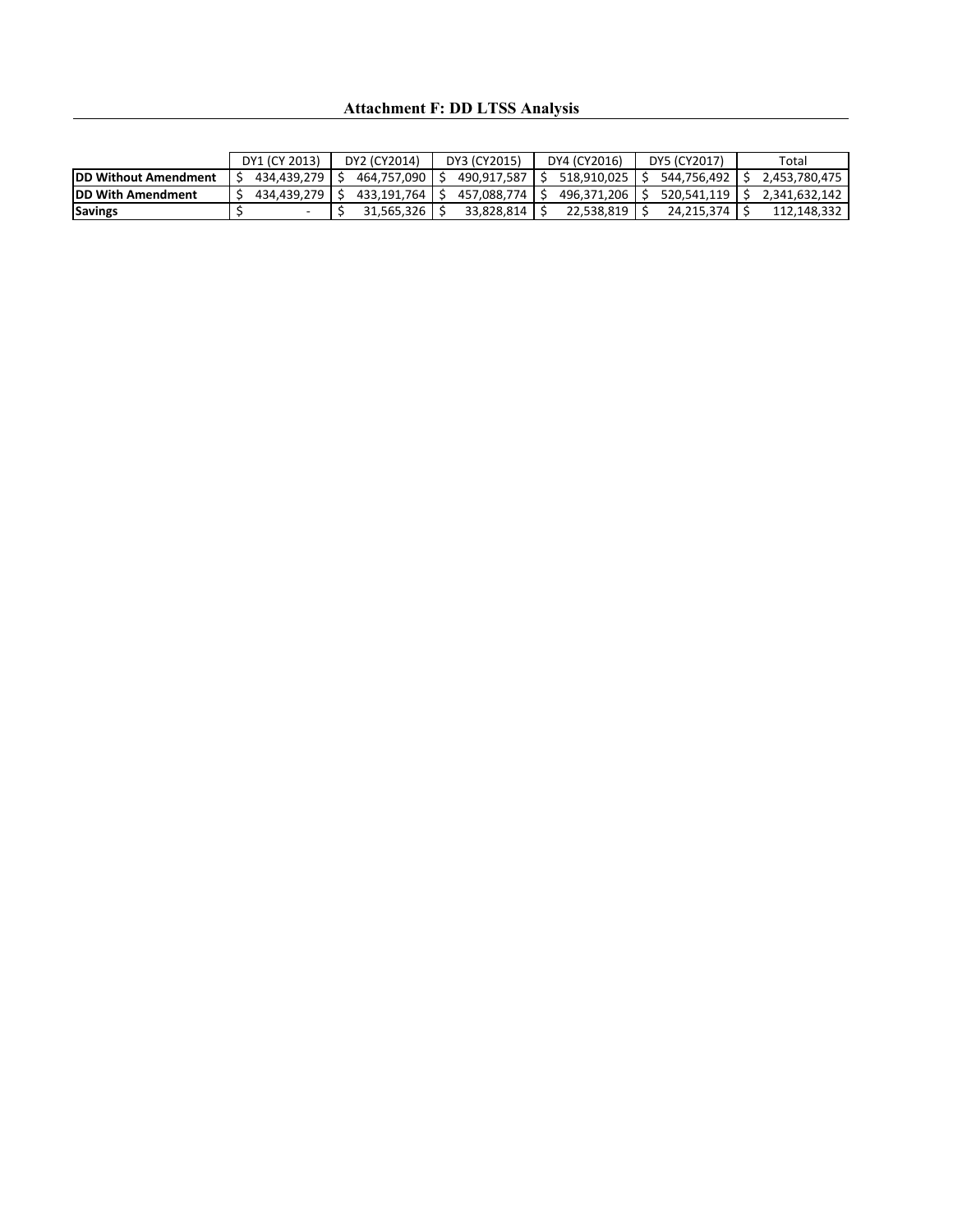|                          | DY1 (CY 2013) |            |  | DY2 (CY2014) | DY3 (CY2015) | DY4 (CY2016) | DY5 (CY2017) |
|--------------------------|---------------|------------|--|--------------|--------------|--------------|--------------|
| <b>UC Pool: HCAIP</b>    |               | 41,000,000 |  | 41,000,000   | 41,000,000   | 41,000,000   | 41,000,000   |
| <b>UC Pool: BCCH/LPH</b> |               | 39,856,550 |  | 39,856,550   | 29,856,550   | 19,856,550   | 9,856,550    |
| <b>DSRIP</b>             |               |            |  |              | 10,000,000   | 20,000,000   | 30,000,000   |
| % UC Pool                |               | 100.0%     |  | 100.0%       | 87.6%        | 75.3%        | 62.9%        |
| % DSRIP                  |               | N/A        |  | N/A          | 12.4%        | 24.7%        | 37.1%        |
| <b>Total</b>             |               | 80,856,550 |  | 80,856,550   | 80,856,550   | 80,856,550   | 80,856,550   |

**Attachment G: Pools Summary**